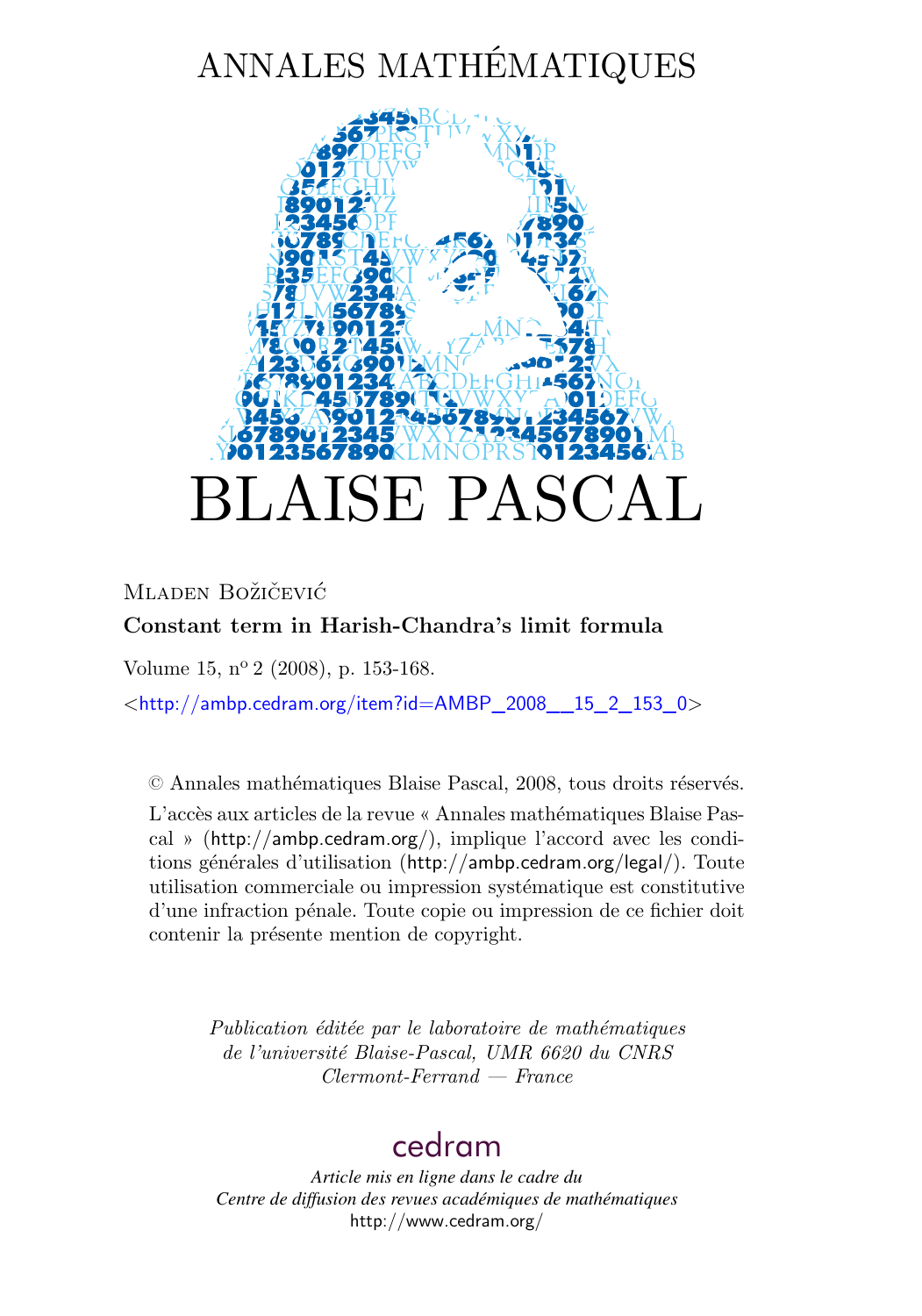Annales mathématiques Blaise Pascal **15**, 153-168 (2008)

# **Constant term in Harish-Chandra's limit formula**

# Mladen Božičević

#### **Abstract**

Let  $G_{\mathbb{R}}$  be a real form of a complex semisimple Lie group  $G$ . Recall that Rossmann defined a Weyl group action on Lagrangian cycles supported on the conormal bundle of the flag variety of G. We compute the signed average of the Weyl group action on the characteristic cycle of the standard sheaf associated to an open  $G_{\mathbb{R}}$ -orbit on the flag variety. This result is applied to find the value of the constant term in Harish-Chandra's limit formula for the delta function at zero.

### 1. **Introduction**

Let  $G_{\mathbb{R}}$  be a semisimple Lie group,  $\mathfrak{g}_{\mathbb{R}}$  the Lie algebra of  $G_{\mathbb{R}}$ , g the complexification of  $g_{\mathbb{R}}$ ,  $h_{\mathbb{R}}$  a Cartan subalgebra, h the complexification of  $\mathfrak{h}_\mathbb{R}$ , and X the flag variety of  $\mathfrak{g}$ . A classical formula of Harish-Chandra [\[4\]](#page-15-0) for the delta function at zero states that

$$
\lim_{\lambda \to 0} \prod_{\alpha > 0} \partial(\alpha) m_{\lambda} = c m_{\{0\}}.
$$

Here  $\lambda \in i\mathfrak{h}_{\mathbb{R}}^*$  is regular,  $m_\lambda$  resp.  $m_{\{0\}}$  is the canonical measure on the coadjoint orbit  $G_{\mathbb{R}} \cdot \lambda$  resp.  $\{0\}$ , and  $\partial(\alpha)$  is the differential operator on  $\mathfrak{h}^*$  defined by a positive root  $\alpha$ . Furthermore, the constant  $c \neq 0$  if and only if  $\mathfrak{h}_{\mathbb{R}}$  is a fundamental Cartan subalgebra.

In [\[8\]](#page-16-0) Rossmann suggested a geometric approach to Harish-Chandra's formula, which was based on his results relating invariant eigendistributions on  $\mathfrak{g}_{\mathbb{R}}$  and homology classes of the conormal variety of  $G_{\mathbb{R}}$ -action on X, and on the properties of the coherent continuation representation of the Weyl group. Rossmann's argument does not give the exact value of the

The author was partially supported by a grant from the Ministry of Science, Education and Sport of Croatia .

*Keywords:* Flag variety, equivariant sheaf, characteristic cycle, coadjoint orbit, Liouville measure.

*Math. classification:* 22E46, 22E30.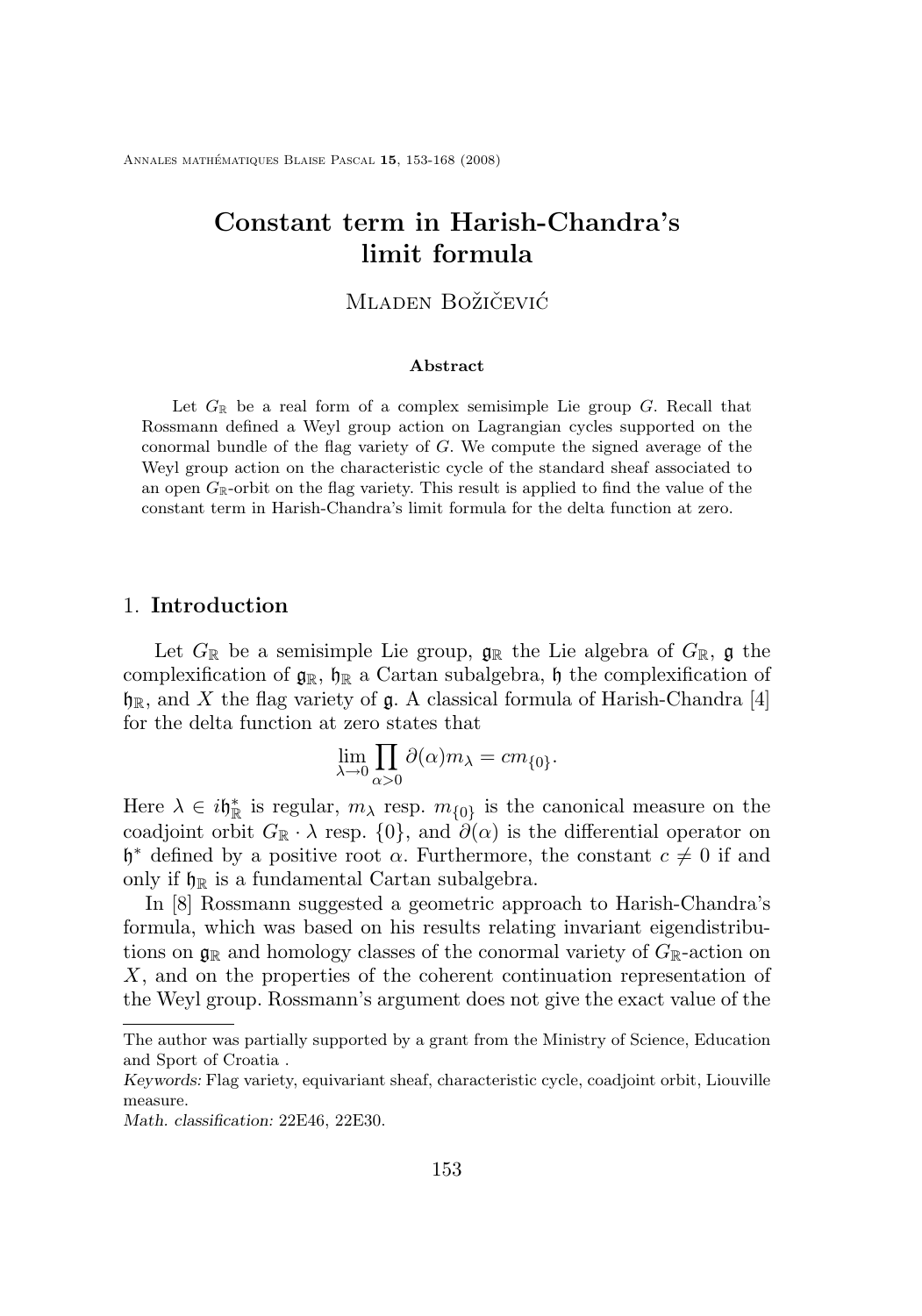constant c in case  $\mathfrak{h}_{\mathbb{R}}$  is fundamental. One of the main motivations for the present paper was to compute the non-zero c. It turns out that considerably more theory is needed to obtain this information. In fact, our results rely heavily on the work of Schmid and Vilonen [\[11\]](#page-16-0), [\[12\]](#page-16-0). In more details, the integral formula for the character associated to a  $G_{\mathbb{R}}$ -equivariant sheaf on  $X$  [\[12\]](#page-16-0), Theorem 3.8, and a local expression of the character [12], Theorem 5.27 are two of the main ingredients in our analysis. The argument we use to prove Harish-Chandra's formula is quite standard: instead of measures on the coadjoint orbits one studies the asymptotic behaviour of their Fourier transforms. By the general philosophy that goes back to the work of Harish-Chandra, these Fourier transforms represent the characters of representations. In explicit terms, the Fourier transform of the canonical measure  $m_{\lambda}$ , under the appropriate positivity assumption on the parameter  $\lambda$ , represents the character of an induced representation. It is interesting to point out that Harish-Chandra's formula does not follow from the information about the leading term in the asymptotic expansion of the character of this induced representation. Rather, one has to consider the signed average of the character of the induced representation over the Weyl group. It turns out that this virtual character is up to a constant term, which we compute explicitly, equal to the character of a finite dimensional representation. These facts are actually established as an identity between homology cycles supported in the conormal variety of  $G_{\mathbb{R}}$ -action on X in Thorem 3.2, and the translation to the language of invariant eigendistributions is explained in Proposition 3.3 below. Harish-Chandra's formula is then deduced from the identity of homology cycles in Theorem 3.2, using the results in [\[12\]](#page-16-0) and [\[8\]](#page-16-0). When  $G_{\mathbb{R}}$  has a compact Cartan subgroup the character identity from Proposition 3.3 appears already without proof in [\[1\]](#page-15-0). For this reason Proposition 3.3 can be considered as a generalization of a known result. Further applications of Schmid and Vilonen theory to the characters of Vogan-Zuckerman modules, and related limit formulas will be taken up in future publications.

# 2. **Preliminaries**

Suppose  $G_{\mathbb{R}}$  is a real, connected, linear, semisimple Lie group. We embed  $G_{\mathbb{R}}$  into a complexification G and denote by

$$
\tau: G \longrightarrow G
$$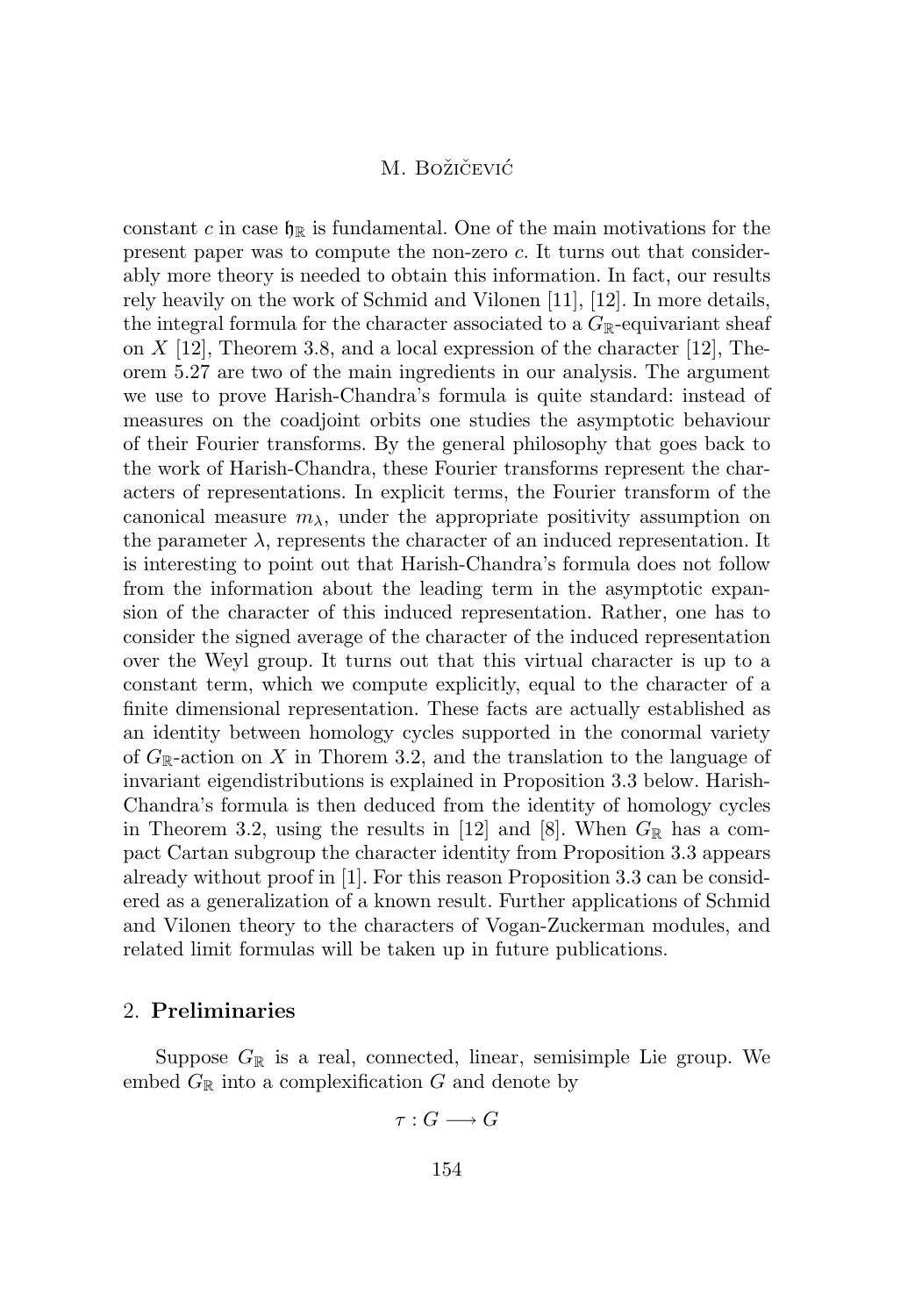the involution on G having  $G_{\mathbb{R}}$  as the identity component of the set of fixed points. Next we choose a Cartan involution

$$
\theta:G_\mathbb{R}\longrightarrow G_\mathbb{R},
$$

and extend it to G. Denote by  $K_{\mathbb{R}}$  resp. K the set of fixed points of  $\theta$  on  $G_{\mathbb{R}}$  resp. G. Observe that  $\theta\tau$  is a Cartan involution on G. We denote by  $U_{\mathbb{R}}$  the set of fixed points. Write  $\mathfrak{g}, \mathfrak{k}, \mathfrak{g}_{\mathbb{R}}, \mathfrak{k}_{\mathbb{R}}, \mathfrak{u}_{\mathbb{R}}$  for the Lie algebras of  $G$ , K,  $G_{\mathbb{R}}$ ,  $K_{\mathbb{R}}$ ,  $U_{\mathbb{R}}$  respectively. Denote the involutions on g induced by  $\theta$ ,  $\tau$ by the same letters. In addition, let

$$
\mathfrak{g}_{\mathbb{R}}=\mathfrak{k}_{\mathbb{R}}+\mathfrak{p}_{\mathbb{R}}\,,\ \mathfrak{g}=\mathfrak{k}+\mathfrak{p}
$$

be the eigenspace decompositions defined by  $\theta$ . Let (, ) be the Killing form on g. We will use it whenever convenient to identify g and the dual space  $\mathfrak{g}^*$ .

Next we introduce the notation related to the geometry of the flag variety. Write X for the flag variety of Borel subalgebras of  $\mathfrak{g}$ . Let  $n =$  $\dim_{\mathbb{C}} X$ . Given  $x \in X$  we denote by  $\mathfrak{b}_x$  the Borel subalgebra which fixes x, and by  $B_x \subset G$  the Borel subgroup which stabilizes x via the adjoint action. Consider G-homogenous bundles  $\mathcal{B}$  and  $[\mathcal{B}, \mathcal{B}]$  over X with fiber  $\mathfrak{b}_x$  resp.  $[\mathfrak{b}_x, \mathfrak{b}_x]$  at  $x \in X$ . Observe that  $B_x$  acts trivially on  $\mathfrak{b}_x/[\mathfrak{b}_x, \mathfrak{b}_x]$ , hence the G-bundle  $\mathcal{B}/[\mathcal{B}, \mathcal{B}]$  is trivial. We denote by h its fiber, and call it the universal Cartan subalgebra. Note that  $\mathfrak{h} \simeq \mathfrak{b}_x/[\mathfrak{b}_x, \mathfrak{b}_x]$  canonically, for any  $x \in X$ . Let  $\mathfrak{c} \subset \mathfrak{g}$  be a Cartan subalgebra. Denote by  $\Delta(\mathfrak{g}, \mathfrak{c})$  the root system. Then c has |W| fixed points on X (| | stands for the cardinality), and we choose one of them:  $x \in X$ . Then  $\mathfrak{c} \subset \mathfrak{b}_x$ , and we have a canonical isomorphism  $\tau_x : \mathfrak{c} \to \mathfrak{h}$ . We denote by  $\tau_x^* : \mathfrak{h}^* \to \mathfrak{c}^*$  the dual isomorphism. Then

$$
\Delta = \tau_x^{*-1}(\Delta(\mathfrak{g}, \mathfrak{c}))
$$

is independent on the choice of the pair  $(c, x)$ , and is called the universal root system. Set  $\Delta_x^+ = \Delta(\mathfrak{g}/\mathfrak{b}_x, \mathfrak{c})$ . A positive root system in  $\Delta$  is defined by the condition

$$
\Delta^+ = \tau_x^{*-1}(\Delta_x^+).
$$

Given  $\lambda \in \Delta$ , and a pair  $(\mathfrak{c},x)$  as above, we write  $\lambda_x = \tau_x^*(\lambda)$ . The universal Weyl group W is defined as the Weyl group of the root system  $\Delta$ . Denote by  $\rho \in \mathfrak{h}^*$  half the sum of the positive roots, and by  $\mathfrak{h}'^*$  the set of regular elements. Note that  $\mathfrak h$  resp.  $\mathfrak h^*$  comes equipped with W-invariant symmetric bilinear form  $(\cdot, \cdot)$  whose specialization at  $x \in X$  coincides with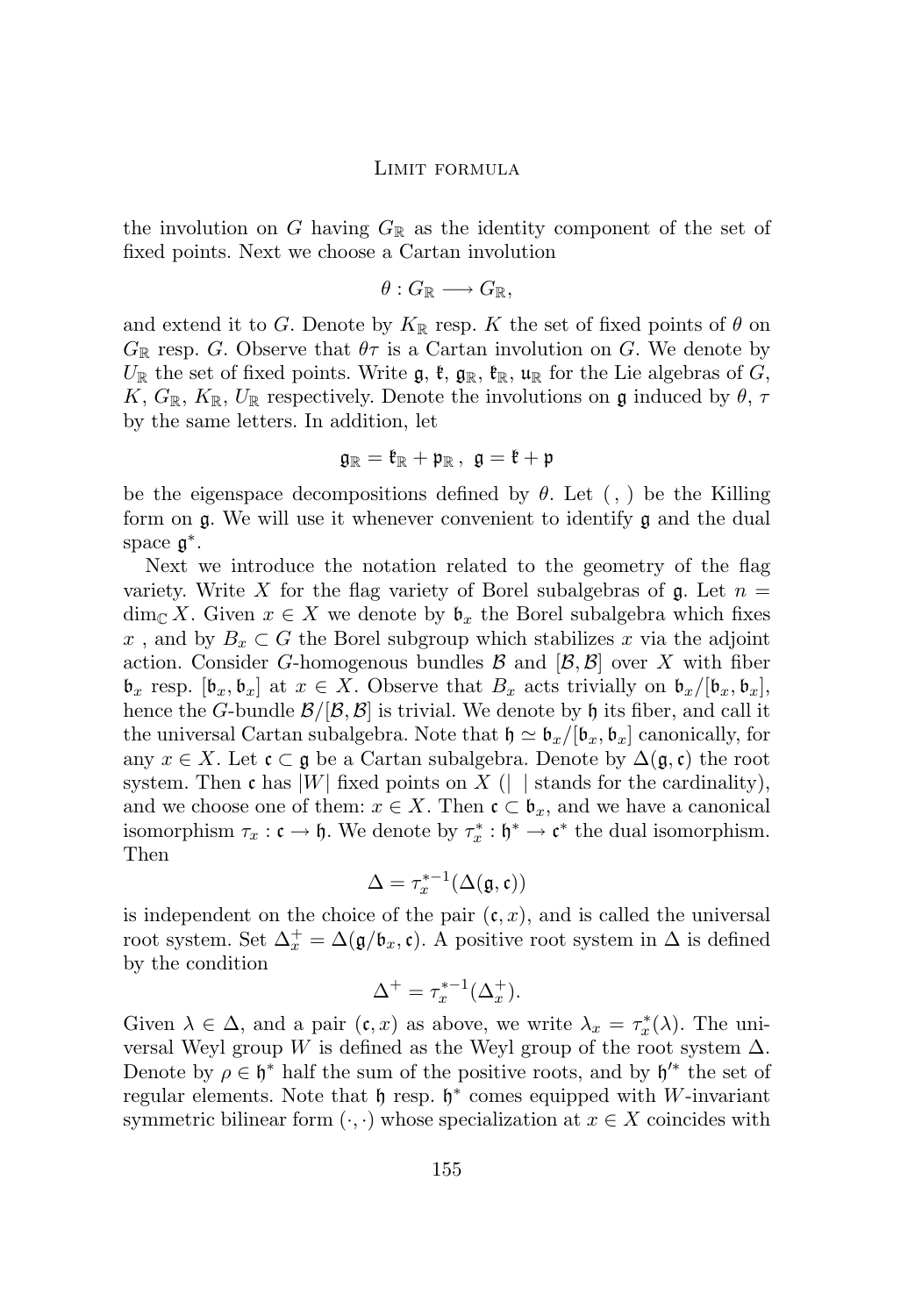the Killing form. In particular, if  $\lambda \in \mathfrak{h}^*$  we write  $h_{\lambda}$  for the element in  $\mathfrak{h}$ such that  $\lambda(h) = (h, h_\lambda), h \in \mathfrak{h}$ .

Let us recall the definition of the moment map and of the twisted moment map. Denote by  $T^*X$  the cotangent bundle of the variety X. Given  $x \in X$ , denote by  $\mathfrak{b}_x^{\perp} \subset \mathfrak{g}^*$  the space of linear forms vanishing on  $\mathfrak{b}_x$ . We use the identification

$$
T^*X \cong \left\{ (x,\xi) : x \in X, \ \xi \in \mathfrak{b}_x^\perp \right\},\
$$

to consider  $T^*X$  as a submanifold of  $X \times \mathfrak{g}^*$  The moment map is defined by

$$
\mu: T^*X \longrightarrow \mathfrak{g}^*, \quad \mu(x,\xi) = \xi.
$$

Denote by  $\mathcal{N}^*$  the cone of nilpotent elements in  $\mathfrak{g}^*$ . Note that  $\mu(T^*X)$  =  $\mathcal{N}^*$ . The definition of the twisted moment map is due to Rossmann [\[9\]](#page-16-0), §2. Note that any  $x \in X$  is fixed by a unique maximal torus  $C_{\mathbb{R}} \subset U_{\mathbb{R}}$ . We can use the decomposition  $\mathfrak{g} = \mathfrak{c} + [\mathfrak{c}, \mathfrak{g}]$  to view  $\mathfrak{c}^*$  as a subspace of  $\mathfrak{g}^*$ . Now we define the twisted moment map by

$$
\mu_{\lambda}: T^*X \longrightarrow \mathfrak{g}^*, \ \ \mu_{\lambda}(x,\xi) = \lambda_x + \mu(x,\xi), \quad \xi \in \mathfrak{b}_x^{\perp}.
$$

If  $\lambda$  is regular, one can show that  $\mu_{\lambda}$  is a  $U_{\mathbb{R}}$ -equivariant, real algebraic isomorphism of  $T^*X$  with complex coadjoint orbit  $\text{Ad}^*(G)\lambda_x$ . Note that  $\mathrm{Ad}^*(G)\lambda_x$  is independent on  $x \in X$ . We shall write  $G \cdot \lambda = \mathrm{Ad}^*(G)\lambda_x$ .

By the result of Matsuki [\[7\]](#page-16-0)  $G_{\mathbb{R}}$  acts on X with finitely many orbits. Moreover,  $G_{\mathbb{R}}$ -action on X is real algebraic, hence the orbits define a semialgebraic Whitney stratification of X. We shall denote by  $T_{G_{\mathbb{R}}}^* X$  union of the conormal bundles of the  $G_{\mathbb{R}}$ -orbits on X. Via the characteristic cycle map the K-group of  $G_{\mathbb{R}}$ -equivariant sheaves on X can be related to the top-dimensional homology group of the conormal variety of  $G_{\mathbb{R}}$ action. In order to explain this, we need some additional notation. If Y is a locally compact space, we denote by  $H_i(Y, \mathbb{C}), i \in \mathbb{Z}$ , the Borel-Moore homology groups with complex coefficients. Suppose that  $Y$  is a real algebraic manifold. The characteristic cycle  $CC(\mathcal{F})$  of a constructible sheaf  $\mathcal F$  was defined by Kashiwara [\[5\]](#page-15-0), Ch.IX, and [\[11\]](#page-16-0). Recall that  $CC(\mathcal F)$ is defined as a Lagrangian cycle in the real cotangent bundle  $T^*Y$ . In fact, let S be a semi-algebraic Whitney stratification on Y, and  $\mathcal F$  a sheaf constructible for S. Denote by  $T^*_{\mathcal{S}}Y$  union of the conormal bundles to the strata. Then

$$
CC(\mathcal{F}) \in H_m(T^*_\mathcal{S}Y, \mathbb{C}), \quad m = \dim_{\mathbb{R}} Y.
$$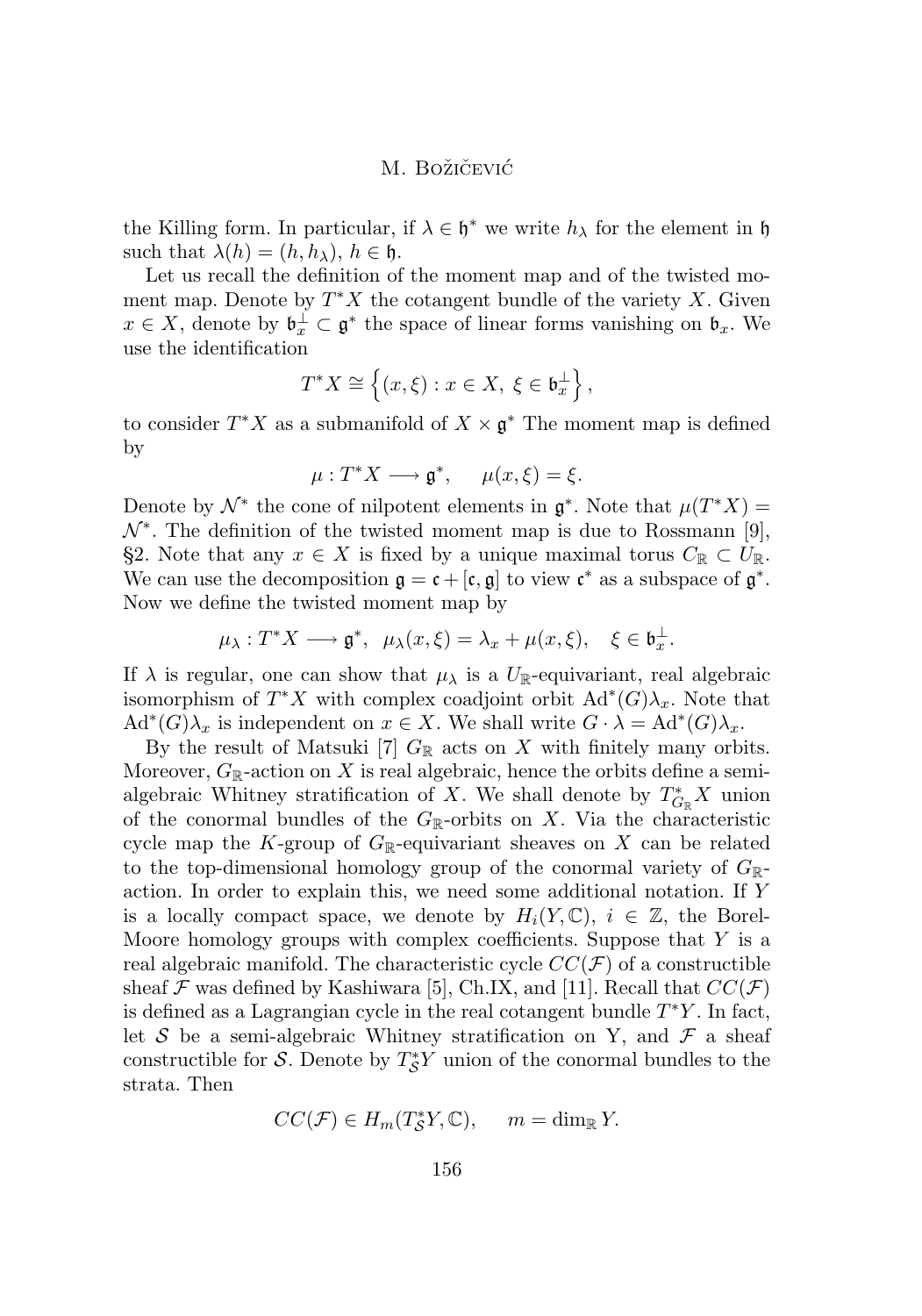<span id="page-5-0"></span>We remark that  $CC(\mathcal{F})$  is actually an integral homology cycle. However, in view of the applications we have in mind, it will be more convenient to consider complex coefficients.

Returning to the setting of the flag variety, we denote by  $Sh_{G_{\mathbb{R}}}(X)$ the category of  $G_{\mathbb{R}}$ -equivariant constructible sheaves on X [\[2\]](#page-15-0), Ch.0. Note that objects from  $\mathfrak{Sh}_{G_\mathbb{R}}(X)$  are constructible for the orbit stratification on X. Let  $K(Sh_{G_{\mathbb{R}}}(X))$  be the Grothendieck group of the abelian category  $Sh_{G_{\mathbb{R}}}(X)$ . Since CC is additive on short exact sequences we obtain a homomorphism

$$
CC: K(Sh_{G_{\mathbb{R}}}(X)) \longrightarrow H_{2n}(T^*_{G_{\mathbb{R}}}X, \mathbb{C}).
$$
\n(2.1)

Let V be a coadjoint G-orbit in  $\mathfrak{g}^*$  or a coadjoint  $G_{\mathbb{R}}$ -orbit in  $i\mathfrak{g}^*_{\mathbb{R}}$ . To treat both cases simultaneously write  $V = G$  or  $V = G_{\mathbb{R}}$ , and denote by  $\nu$  the Lie algebra of V. The space

$$
\mathfrak{v} \cdot \xi = \{ \mathrm{ad}^*(x)(\xi) : x \in \mathfrak{v} \}
$$

identifies with tangent space  $T_{\xi}$ V of V at  $\xi$ , and we define a V-equivariant 2-form  $\sigma_{\mathcal{V}}$  on  $\mathcal{V}$  by the formula

$$
\sigma_{\mathcal{V},\xi}(x\cdot\xi,y\cdot\xi)=\xi[x,y],\ \ x,y\in\mathfrak{v}.
$$

In case  $V = G_{\mathbb{R}}$ , the form  $-i\sigma_{\mathcal{V}}$  is real valued, and we use the form  $(-i\sigma_{\mathcal{V}})^k$ ,  $2k = \dim_{\mathbb{R}} \mathcal{V}$  to orient  $\mathcal{V}$ . Then we define the measure  $m_{\mathcal{V}}$  by the formula

$$
m_{\mathcal{V}} = \frac{1}{(2\pi i)^k k!} \sigma_{\mathcal{V}}^k,\tag{2.2}
$$

and call it the Liouville measure. When  $V = G \cdot \lambda$ ,  $\lambda \in \mathfrak{h}^*$ , we shall write  $\sigma_{\mathcal{V}} = \sigma_{\lambda}$ . Let  $\lambda \in \mathfrak{h}^*$ . Then a  $U_{\mathbb{R}}$ -equivariant 2-form  $\tau_{\lambda}$  on X is defined at x by

$$
\tau_{\lambda}(a_x, b_x) = \lambda_x([a, b]).
$$

Here  $a_x$  and  $b_x$  denote the tangent vectors which  $a, b \in \mathfrak{u}_{\mathbb{R}}$  induce by differentiation of the  $U_{\mathbb{R}}$ -action.

Denote by  $\pi_X : T^*X \longrightarrow X$  the natural projection, and by  $\sigma$  the canonical symplectic form on  $T^*X$ . For  $\lambda \in \mathfrak{h}'^*$  the following formula holds [\[12\]](#page-16-0), Proposition 3.3:

$$
\mu_{\lambda}^*(\sigma_{\lambda}) = -\sigma + \pi_X^*(\tau_{\lambda}). \tag{2.3}
$$

Next we recall, following [\[12\]](#page-16-0), § 3, the definition of invariant distributions on the Lie algebra as integrals of certain differential forms over the semialgebraic cycles in  $T^*X$ . The Fourier transform of a test function  $\phi \in$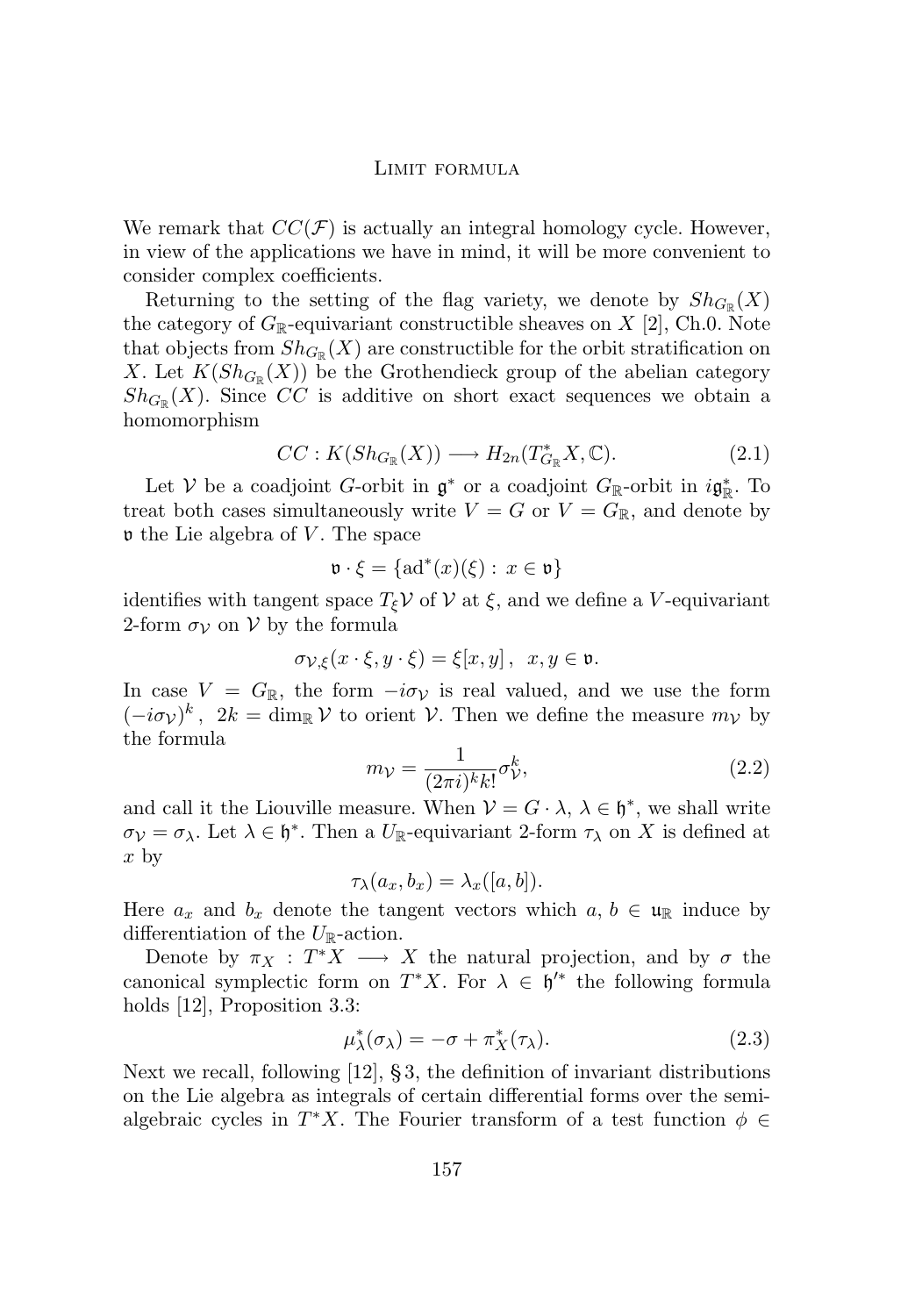<span id="page-6-0"></span> $C_c^\infty(\mathfrak{g}_{\mathbb{R}})$  will be defined by

$$
\hat{\phi}(\xi) = \int_{\mathfrak{g}_{\mathbb{R}}} e^{\xi(x)} \phi(x) dx \,, \xi \in \mathfrak{g}^*,
$$

without the usual  $i$  in the exponential. Here  $dx$  denotes a suitably normalized Lebesgue measure on  $\mathfrak{g}_{\mathbb{R}}$ . Let  $\Gamma$  be a semi-algebraic chain in  $T^*X$ . We say that  $\Gamma$  is R-bounded if

$$
\operatorname{Re}\mu(\operatorname{supp}(\Gamma))\subset\mathfrak{g}^*
$$

is bounded. Here Re is defined with respect to  $\mathfrak{g}_{\mathbb{R}}^*$ . If  $\Gamma$  is a semi-algebraic, R-bounded, 2n-chain in  $T^*X$  one can prove that for a test function  $\phi \in$  $C_c^{\infty}(\mathfrak{g}_{\mathbb{R}})$  and  $\lambda \in \mathfrak{h}^*$  the integral

$$
\Theta(\Gamma,\lambda)(\phi) = \frac{1}{(2\pi i)^n n!} \int_{\Gamma} \mu_{\lambda}^*(\hat{\phi}) (-\sigma + \pi_X^* \tau_{\lambda})^n \tag{2.4}
$$

converges and depends holomorphically on  $\lambda$ . In particular, this is true for a cycle  $\Gamma \in H_{2n}(T_{G_{\mathbb{R}}}^*X, \mathbb{C})$ . In this case  $\Theta(\Gamma, \lambda)$  is a  $G_{\mathbb{R}}$ -invariant distribution on  $\mathfrak{g}_{\mathbb{R}}$ .

Denote by  $\mathfrak{g}'_{\mathbb{R}}$  the set of regular semisimple elements in  $\mathfrak{g}_{\mathbb{R}}$ , and given a Cartan subalgebra  $\mathfrak{c}_\mathbb{R} \subset \mathfrak{g}_\mathbb{R}$  let  $\mathfrak{c}'_\mathbb{R} = \mathfrak{c}_\mathbb{R} \cap \mathfrak{g}'_\mathbb{R}$ . By the work of Harish-Chandra  $\Theta(CC(\mathcal{F}), \lambda)|\mathfrak{g}'_{\mathbb{R}}$  is a real analytic function. It is computed in [\[12\]](#page-16-0) using the fixed point formalism of Goresky and MacPherson. Denote by  $X^{C_{\mathbb{R}}}$  the set of fixed points of  $C_{\mathbb{R}}$  on X. Let  $\zeta \in \mathfrak{c}'_{\mathbb{R}}$  and  $x \in X^{C_{\mathbb{R}}}$ . We select a subset  $\Delta'_x \subset \Delta^+_x$  closed under addition and having the property:

$$
\operatorname{Re}(\alpha_x(\zeta)) \neq 0 \implies (\alpha_x \in \Delta'_x \Leftrightarrow \operatorname{Re}(\alpha_x(\zeta)) < 0).
$$

We set further

$$
\mathfrak{n}_x^+ = \sum_{\alpha \in \Delta^+} \mathfrak{g}_{\alpha_x}, \quad \mathfrak{n}_x'(\zeta) = \sum_{\alpha_x \in \Delta_x'} \mathfrak{g}_{\alpha_x},
$$

$$
N_x^+ = \exp(\mathfrak{n}_x^+)x, \quad N_x'(\zeta) = \exp(\mathfrak{n}_x'(\zeta))x.
$$

Let F be a  $G_{\mathbb{R}}$ -equivariant sheaf on X. Write  $\mathbb{D} \mathcal{F}$  for the Verdier dual of  $\mathcal{F}$  [\[5\]](#page-15-0), Ch.III, and  $\mathbb{D}\mathcal{F}(x)$  for the restriction of  $\mathbb{D}\mathcal{F}$  to the open set  $N_x^+$ of X. Let E be the connected component of  $\mathfrak{c}'_{\mathbb{R}}$  containing  $\zeta$ . Finally we define the integers

$$
d_{E,x} = d_{\zeta,x} = \chi(R\Gamma_{N'_x(\zeta)}(\mathbb{D}\mathcal{F}(x))_x),\tag{2.5}
$$

where  $R\Gamma_{N'_x(\zeta)}(\cdot)$  stands for the local cohomology, and  $\chi((\cdot)_x)$  for the Euler characteristic of the stalk. Let  $\mathcal F$  be an object from  $Sh_{G_{\mathbb R}}(X)$ . Then the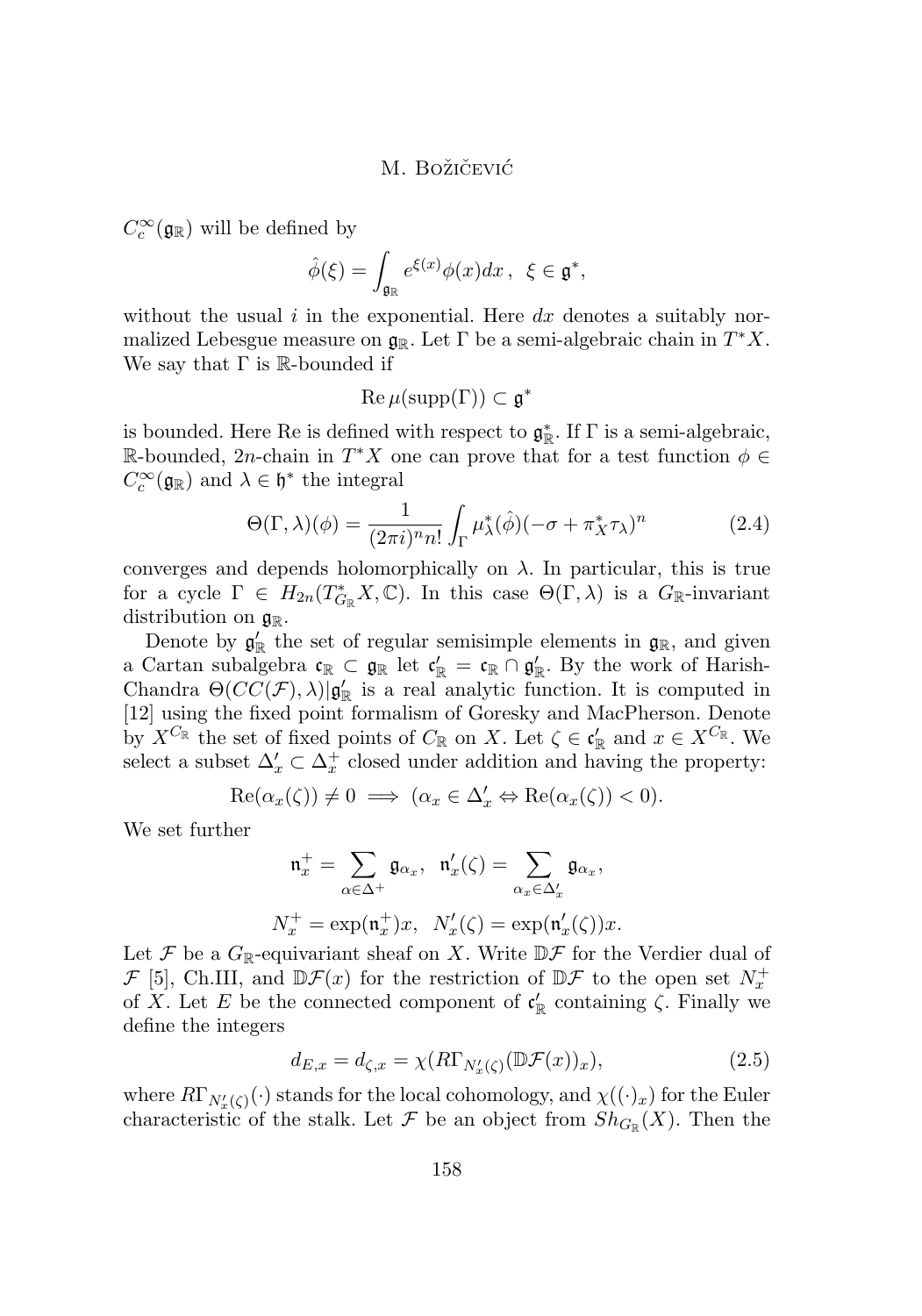restriction of  $\Theta(CC(\mathcal{F}), \lambda)$  to  $\mathfrak{c}'_{\mathbb{R}}$  can be computed as follows [\[12\]](#page-16-0), Theorem 5.27:

$$
\Theta(CC(\mathcal{F}),\lambda)(\zeta) = \sum_{x \in X^{C_{\mathbb{R}}}} \frac{d_{E,x}e^{\lambda_x}(\zeta)}{\prod_{\alpha \in \Delta^+} \alpha_x(\zeta)}, \quad \zeta \in E \subset \mathfrak{c}'_{\mathbb{R}}.
$$

We should point out that [\[12\]](#page-16-0), Theorem 5.27 is deduced under the assumption that F is a  $(-\lambda - \rho)$ -monodromic sheaf. To prove [\(2.5\)](#page-6-0) for a  $G_{\mathbb{R}}$ -equivariant sheaf, and arbitrary  $\lambda \in \mathfrak{h}^*$ , one would have to argue similarly as in [\[12\]](#page-16-0), §8-10. Alternatively, [\(2.5\)](#page-6-0) follows from the main result in [\[6\]](#page-15-0).

Now we fix a  $\theta$ -stable fundamental Cartan subalgebra  $\mathfrak{c}_\mathbb{R} \subset \mathfrak{g}_\mathbb{R}$ . Let

$$
\mathfrak{c}_\mathbb{R}=\mathfrak{t}_\mathbb{R}+\mathfrak{a}_\mathbb{R},\ \ \mathfrak{t}_\mathbb{R}=\mathfrak{c}_\mathbb{R}\cap\mathfrak{k}_\mathbb{R},\ \mathfrak{a}_\mathbb{R}=\mathfrak{c}_\mathbb{R}\cap\mathfrak{p}_\mathbb{R} \qquad \qquad (2.6)
$$

be the Cartan decomposition, and c the complexification of  $c_R$ . Next we recall the definition of the real Weyl group. Write  $Z_{G_{\mathbb{R}}}(A)$  (resp.  $N_{G_{\mathbb{R}}}(A)$ ) for the centralizer (resp. normalizer) of  $A \subset \mathfrak{g}$ . Let  $C_{\mathbb{R}} = Z_{G_{\mathbb{R}}}(\mathfrak{c}_{\mathbb{R}})$  be the Cartan subgroup defined by  $\mathfrak{c}_{\mathbb{R}}$ . Set

$$
W(G_{\mathbb{R}}, C_{\mathbb{R}}) = N_{G_{\mathbb{R}}}(\mathfrak{c}_{\mathbb{R}})/C_{\mathbb{R}}.
$$

On the other hand, we denote by  $W(\mathfrak{g},\mathfrak{c})$  the Weyl group of the root system  $\Delta(\mathfrak{g}, \mathfrak{c})$ . Recall that  $W(\mathfrak{g}, \mathfrak{c})$  is generated by the reflections  $s_{\alpha}, \alpha \in \Delta(\mathfrak{g}, \mathfrak{c})$ . We consider  $W(\mathfrak{g}, \mathfrak{c})$  also as a group of linear endomorphisms of  $\mathfrak{c}$  and  $\mathfrak{c}^*$ . It is then not difficult to deduce

$$
W(G_{\mathbb{R}}, C_{\mathbb{R}}) \subset W(\mathfrak{g}, \mathfrak{c}).
$$

Note that the involution  $\theta$  acts naturally on  $\Delta(\mathfrak{g}, \mathfrak{c})$ . Denote by

$$
\Delta_I({\mathfrak g},{\mathfrak c})\subset\Delta({\mathfrak g},{\mathfrak c})
$$

the subset of roots vanishing on  $\mathfrak a.$  We choose positive root systems  $\Delta_0^+ \subset$  $\Delta(\mathfrak{g}, \mathfrak{c})$ , and  $\Delta_1^+ \subset \Delta(\mathfrak{g}, \mathfrak{c})$  such that

$$
\theta \Delta_0^+ = \Delta_0^+ \text{ resp. } -\theta(\Delta_1^+ \setminus \Delta_I(\mathfrak{g}, \mathfrak{c})) = \Delta_1^+ \setminus \Delta_I(\mathfrak{g}, \mathfrak{c}).
$$

Denote by  $x_0 \in X$ , and  $x_1 \in X$  the points defined by the pairs  $(c, -\Delta_0^+)$ and  $(\mathfrak{c}, -\Delta_1^+)$  respectively. Define the orbits  $S_0 = G_{\mathbb{R}} \cdot x_0, S_1 = G_{\mathbb{R}} \cdot x_1$ , and denote by

$$
j_0: S_0 \hookrightarrow X, \ j_1: S_1 \hookrightarrow X
$$

the inclusion maps. The definition of  $\mathfrak{b}_{x_0}$  implies  $\mathfrak{b}_{x_0} \cap \tau \mathfrak{b}_{x_0} = \mathfrak{c}$ , hence

$$
\dim_{\mathbb{R}}(\mathfrak{g}_{\mathbb{R}}/\mathfrak{b}_{x_0}\cap\mathfrak{g}_{\mathbb{R}})=\dim_{\mathbb{R}}(\mathfrak{g}/\mathfrak{b}_{x_0}).
$$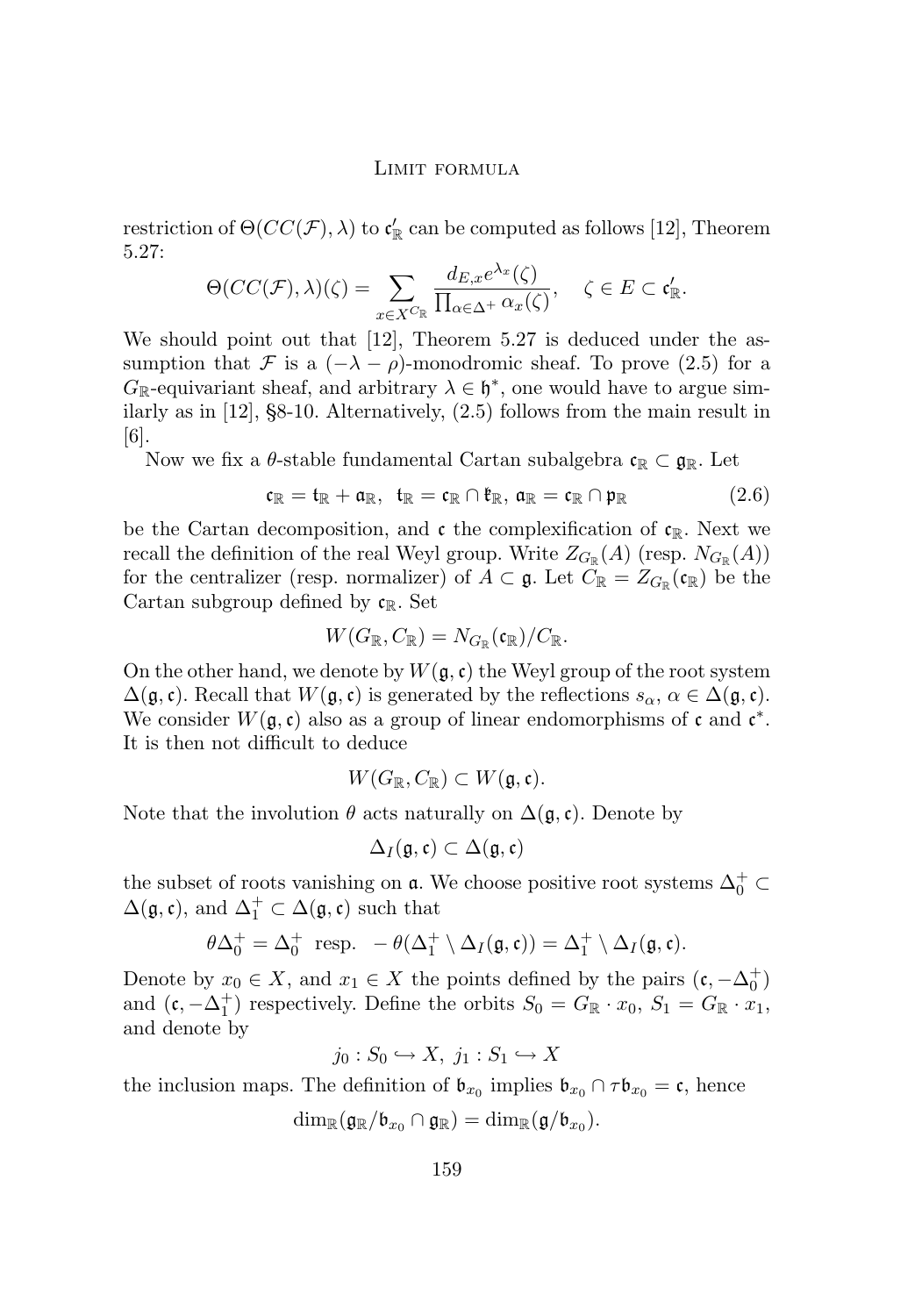<span id="page-8-0"></span>We conclude that the orbit  $S_0$  is open in X. To the orbits  $S_0$  and  $S_1$  we associate standard sheaves

$$
\mathcal{F}_0 = j_{0*} \mathbb{C}_{S_0}, \quad \mathcal{F}_1 = j_{1*} \mathbb{C}_{S_1}.
$$
 (2.7)

Here,  $\mathbb{C}_{S_i}$  denotes the trivial local system on  $S_i$ ,  $i = 0, 1$ . This notation for standard sheaves will be used in the rest of the paper.

**Proposition 2.1.** Let  $\mathfrak{c}_{\mathbb{R}}$  be a fundamental Cartan subalgebra, and  $\zeta \in \mathfrak{c}'_{\mathbb{R}}$ . *Then*

$$
\Theta(CC(\mathcal{F}_0), \lambda)(\zeta) = \frac{1}{\prod_{\alpha \in \Delta^+} \alpha_{x_0}(\zeta)} \sum_{w \in W(G_{\mathbb{R}}, C_{\mathbb{R}})} (-1)^{l(w)} e^{w\lambda_{x_0}(\zeta)}.
$$

*Proof.* Let  $x \in X^{C_{\mathbb{R}}}$ . Since there are no real roots in the root system  $\Delta(\mathfrak{g}, \mathfrak{c})$  we can apply the same argument as in the proof of [\[12\]](#page-16-0), Equation 7.37 to compute  $d_{\zeta,x}$ . We obtain

 $d_{\zeta,x} = 0$  if  $x \notin S_0$ ,  $d_{\zeta,x} = 1$  if  $x \in S_0$ .

Write  $x = q \cdot x_0$ , where  $q \in G_{\mathbb{R}}$ . Then

$$
\mathrm{Ad}(g^{-1})\mathfrak{c}\subset \mathfrak{b}_{x_0}\cap\tau\mathfrak{b}_{x_0}=\mathfrak{c}.
$$

We conclude  $\text{Ad}(g)\mathfrak{c} = \mathfrak{c}$ , hence  $gC_{\mathbb{R}} \in W(G_{\mathbb{R}}, C_{\mathbb{R}})$ , as desired.

## 3. **Weyl group modules**

We begin the section be recalling some facts about Weyl group representations. When  $U \subset \mathfrak{g}^*$  satisfies certain natural assumptions [\[9\]](#page-16-0), Section 4.4 Rossmann defines a W-module structure on homology groups

$$
H_*(\mu^{-1}(U),\mathbb{C}).
$$

In particular, these assumptions are fulfilled in the following cases:

$$
U = i\mathcal{N}_{\mathbb{R}}^*, U = \overline{\mathcal{O}}, U = \mathcal{O}, U = \{\nu\}.
$$

Here we set  $i\mathcal{N}_{\mathbb{R}}^* = i\mathfrak{g}_{\mathbb{R}}^* \cap \mathcal{N}^*, \mathcal{O} \subset i\mathcal{N}_{\mathbb{R}}^*$  is a  $G_{\mathbb{R}}$ -orbit, and  $\nu \in \mathcal{N}^*$ . Note that in the first case we have

$$
\mu^{-1}(i\mathcal{N}^*_{\mathbb{R}})=T^*_{G_{\mathbb{R}}}X.
$$

Rossmann shows [\[9\]](#page-16-0), Section 4.4, that inclusions of the orbit closures are compatible with W-module structure on homology groups. Moreover, if we set

 $\mathcal{N}_{k,\mathbb{R}}^* = \{ G_\mathbb{R} \cdot \xi : \dim_\mathbb{R} G_\mathbb{R} \cdot \xi \leq k, \ \xi \in i\mathcal{N}_{\mathbb{R}}^* \},$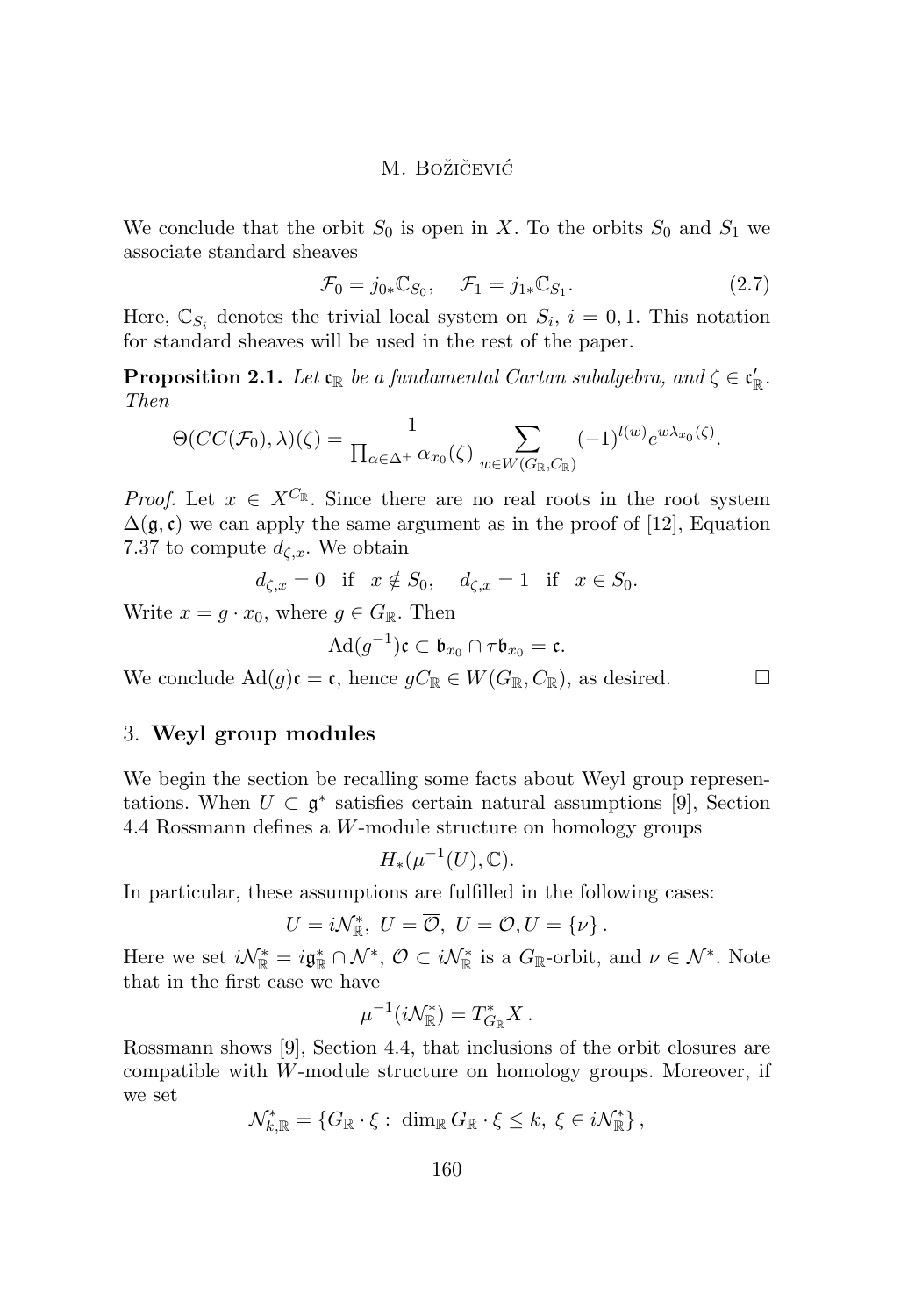<span id="page-9-0"></span>then we obtain an exhaustive filtration

 $\cdots \subset H_{2n}(\mu^{-1}(\mathcal{N}_{k,\mathbb{R}}^*), \mathbb{C}) \subset H_{2n}(\mu^{-1}(\mathcal{N}_{k+1,\mathbb{R}}^*), \mathbb{C}) \subset \cdots \subset H_{2n}(T_{G_{\mathbb{R}}}^*X, \mathbb{C})$ 

by W-submodules. Rossmann computes the corresponding graded module and shows that:

$$
H_{2n}(T_{G_{\mathbb{R}}}^* X, \mathbb{C}) \cong \sum_{\mathcal{O} \in i\mathcal{N}_{\mathbb{R}}^*/G_{\mathbb{R}}} H_{2n}(\mu^{-1}(\mathcal{O}), \mathbb{C}). \tag{3.1}
$$

In the case  $U = {\nu}$  denote by  $C_G(\nu)$  the group of connected components of the centralizer of  $\nu$  in G. Let  $d = \dim_{\mathbb{C}} \mu^{-1}(\nu)$ . Then  $C_G(\nu)$ acts on  $H_{2d}(\mu^{-1}(\nu), \mathbb{C})$  by permuting the irreducible components, and this action commutes with W-action. Hence

$$
H_{2d}(\mu^{-1}(\nu), \mathbb{C})^{C_G(\nu)} \subset H_{2d}(\mu^{-1}(\nu), \mathbb{C})
$$

is a W-submodule. In fact, W-module  $H_{2d}(\mu^{-1}(\nu), \mathbb{C})^{C_G(\nu)}$  is irreducible [\[9\]](#page-16-0), Theorem 4.5. This is the Springer representation associated to the orbit  $G \cdot \nu$ , and we denote the corresponding character by  $\chi_{\nu}$ . If V is a W-module and  $\chi$  an irreducible character of W we denote by  $[V : \chi]$  the multiplicity of  $\chi$  in V. If  $\mathcal{O} \subset i\mathcal{N}_{\mathbb{R}}^*$  is a  $G_{\mathbb{R}}$ -orbit Rossmann shows that [\[9\]](#page-16-0), Section 4.4,

$$
[H_{2n}(\mu^{-1}(\mathcal{O}),\mathbb{C}):\chi_{\nu}]=1
$$

if  $\mathcal{O} \subset G \cdot \nu$ , and

$$
[H_{2n}(\mu^{-1}(\mathcal{O}),\mathbb{C}):\chi_{\nu}]=0
$$

otherwise. The preceding discussion implies

$$
[H_{2n}(T_{G_{\mathbb{R}}}^*X, \mathbb{C})) : \chi_0] = 1.
$$
 (3.2)

Next we review briefly the definition of intertwining operators. Given a real algebraic manifold Y we denote by  $D(Y)$  the bounded derived category of sheaves (of complex vector spaces) on Y constructible for semialgebraic stratifications. For  $w \in W$  denote by  $Y_w \subset X \times X$  the variety of pairs of Borel subalgebras in the relative position  $w$ , and by

$$
p_1, p_2: Y_w \longrightarrow X
$$

projections onto the first and second factor in  $X \times X$ . Then we define the intertwining functor attached to w by the formula:

$$
I_w = Rp_{1*}p_2^*[l(w)] : D(X) \longrightarrow D(X),
$$

One can show that  $I_w$  is an equivalence of categories. Moreover, the equivalences  $I_w$  induce an action of the Weyl group W on the K-group  $K(D(X))$ .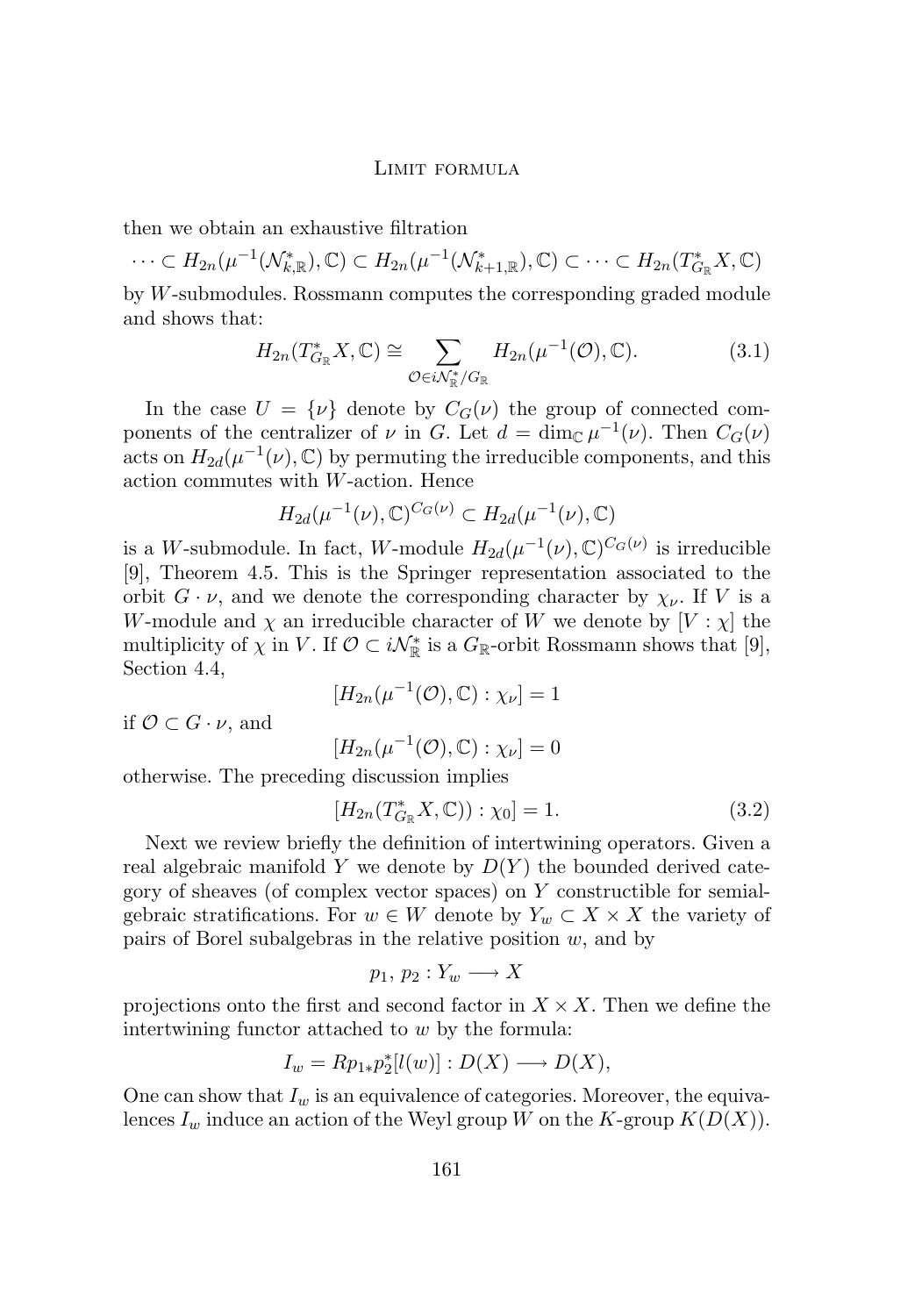<span id="page-10-0"></span>Since the maps  $p_1$  and  $p_2$  are  $G_{\mathbb{R}}$ -equivariant, the subspace  $K(Sh_{G_{\mathbb{R}}}(X))$ is invariant for this W-action. It follows then from [\[11\]](#page-16-0), Theorem 9.1 that the characteristic cycle map  $(2.1)$  is a homomorphism of W-modules.

Let V be a W-module, and  $\pi$  an irreducible representation of W. We shall denote by  $P_{\pi}$  the projection to the isotypical component of type  $\pi$ . Explicitly:

$$
P_{\pi}: V \longrightarrow V, \ P_{\pi}(v) = \frac{\deg \pi}{|W|} \sum_{w \in W} \chi_{\pi}(w^{-1}) wv.
$$

Next we explain the notation appearing in the following lemma. Denote by  $T_X^*X \subset T^*X$  the zero section. We use the isomorphism  $T_X^*X \simeq X$  and the complex structure on X to put the orientation on  $T^*_X X$ . Note that this is compatible with the orientation of the real conormal bundle on  $T^*_XX$  $[11], §2.$  $[11], §2.$  We denote by

$$
[T^*_XX]\in H_{2n}(T^*_{G_{\mathbb{R}}}X,\mathbb{C}))
$$

the corresponding fundamental cycle. Write sgn for the one-dimensional representation  $w \mapsto (-1)^{l(w)}$ , where  $l(w)$  denotes the length of  $w \in W$ .

**Lemma 3.1.** *We have*  $P_{sgn}(H_{2n}(T_{G_{\mathbb{R}}}^*X,\mathbb{C})) = \mathbb{C} \cdot [T_X^*X].$ 

*Proof.* Observe that  $\mu^{-1}(0) = T_X^* X$ , hence

 $H_{2n}(T^*_XX,\mathbb{C}) \simeq \mathbb{C} \cdot [T^*_XX]$ 

is a W-submodule of  $H_{2n}(T_{G_{\mathbb{R}}}^*X,\mathbb{C})$ . In view of [\(3.2\)](#page-9-0) it will suffice to show  $\chi_0 = \chi_{sgn}$ . One can check by a straightforward computation that  $I_w(\mathbb{C}_X) = \mathbb{C}_X[l(w)]$ . Since  $CC(\mathbb{C}_X) = [T_X^*X]$ , we obtain

$$
w \cdot [T_X^* X] = CC(\mathbb{C}_X[l(w)]) = (-1)^{l(w)} [T_X^* X].
$$

This implies the claim.

Before stating the next result we recall one additional property of Rossmann's Weyl group action on  $H_{2n}(T^*_{G_\mathbb{R}}X,\mathbb{C})$ . If  $\Gamma \in H_{2n}(T^*_{G_\mathbb{R}}X,\mathbb{C}), \lambda \in \mathfrak{h}^*$ , and  $w \in W$ , then we have [\[8\]](#page-16-0), Lemma 3.1

$$
\Theta(w\Gamma,\lambda) = \Theta(\Gamma,w^{-1}\lambda) \tag{3.3}
$$

**Theorem 3.2.** Let  $\mathcal{F}_0$  and  $\mathcal{F}_1$  be standard sheaves defined in [\(2.7\)](#page-8-0). The  $\emph{following identities hold in } H_{2n}(T_{G_{\mathbb{R}}}^{*}X,\mathbb{C})$ :

$$
\sum_{w \in W} (-1)^{l(w)} w \cdot CC(\mathcal{F}_0) = \sum_{w \in W} (-1)^{l(w)} w \cdot CC(\mathcal{F}_1) = |W(G_{\mathbb{R}}, C_{\mathbb{R}})| [T_X^* X].
$$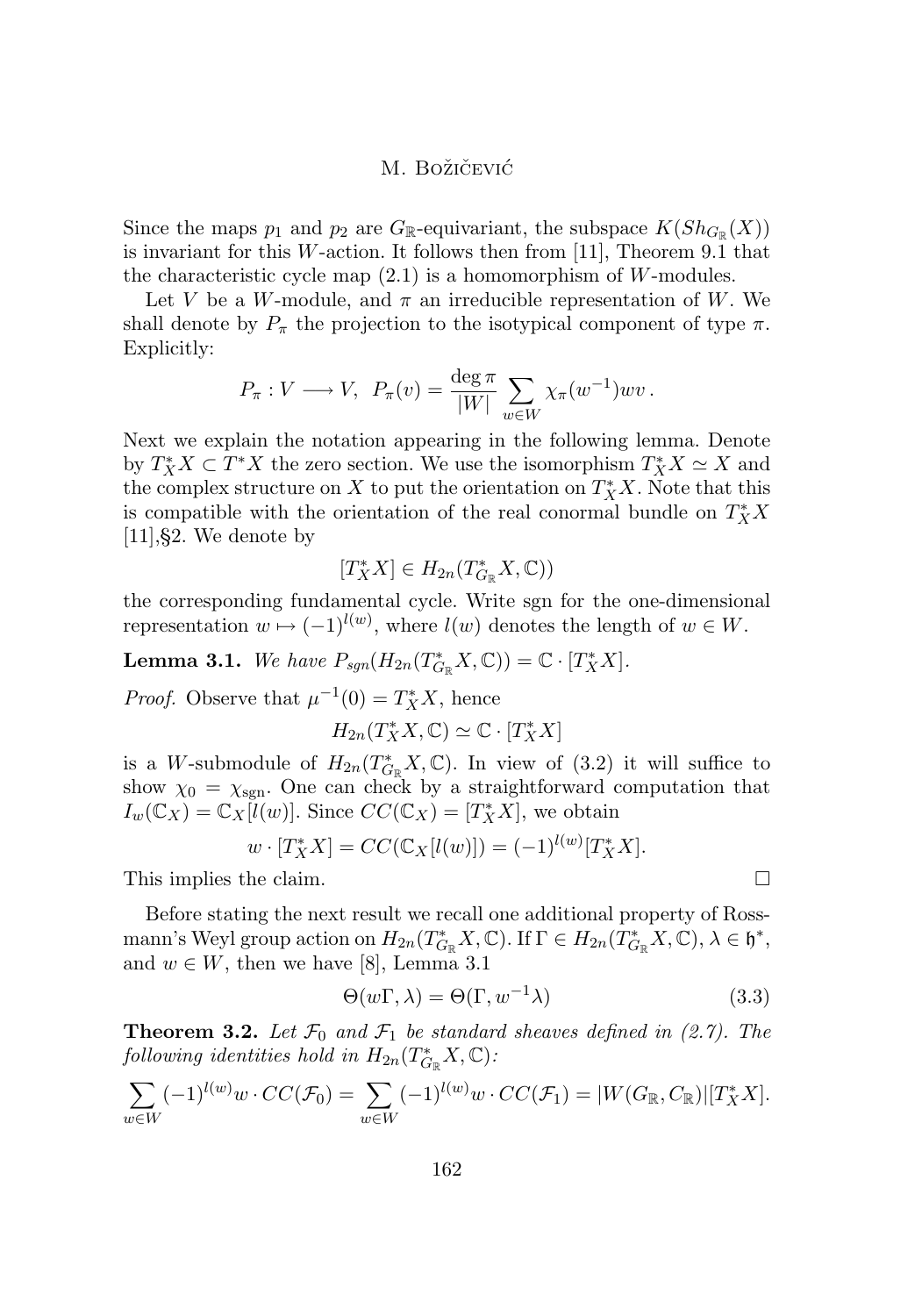*Proof.* It follows from [\[12\]](#page-16-0), §9 that we can find  $w_0 \in W$  such that

$$
I_{w_0}\mathcal{F}_1=\mathcal{F}_0[l(w_0)].
$$

Now we use the fact that  $CC$  is a homomorphism of W-modules to obtain the first identity. To prove the second identity we fix  $\zeta \in \mathfrak{c}'_{\mathbb{R}}$ , and set  $D = \prod_{\alpha \in \Delta^+} \alpha_{x_0}(\zeta)$ . We use the same argument as in Proposition 2.1 to show

$$
\Theta([T_X^*X],\lambda)(\zeta) = \Theta(CC(\mathbb{C}_X),\lambda)(\zeta) = \frac{1}{D} \sum_{w \in W} (-1)^{l(w)} e^{w\lambda_{x_0}(\zeta)}.
$$

By Lemma 3.1 there exists  $k \in \mathbb{C}$  such that

$$
\sum_{w \in W} (-1)^{l(w)} w \cdot CC(\mathcal{F}_0) = k[T_X^* X].
$$

This implies

$$
\sum_{w \in W} (-1)^{l(w)} \Theta(w \cdot CC(\mathcal{F}_0), \lambda) = k\Theta([T_X^*X], \lambda).
$$

We apply [\(3.3\)](#page-10-0) and Proposition 2.1 to conclude

$$
\sum_{w \in W} (-1)^{l(w)} \Theta(w \cdot CC(\mathcal{F}_0), \lambda)(\zeta)
$$
\n
$$
= \sum_{w \in W} (-1)^{l(w)} \Theta(CC(\mathcal{F}_0), w^{-1} \lambda)(\zeta)
$$
\n
$$
= \frac{1}{D} \sum_{w \in W} (-1)^{l(w)} \sum_{v \in W(G_{\mathbb{R}}, C_{\mathbb{R}})} (-1)^{l(v)} e^{vw^{-1} \lambda_{x_0}(\zeta)}
$$
\n
$$
= \frac{|W(G_{\mathbb{R}}, C_{\mathbb{R}})|}{D} \sum_{w \in W} (-1)^{l(w)} e^{w \lambda_{x_0}(\zeta)}.
$$

It follows that  $k = |W(G_{\mathbb{R}}, C_{\mathbb{R}})|$ , and the proof is complete.

Now we can explain how Theorem 3.2 can be used to obtain a formula for the coherent continuation of an induced representation. We shall restrict our consideration to the case of the trivial infinitesimal character. To simplify notation we write  $\rho_1 = \rho_{x_1}$ . Recall that  $x_1$  defines a real parabolic subgroup  $P_{\mathbb{R}} \subset G_{\mathbb{R}}$  [\[12\]](#page-16-0), Equations 9.7(a)-(b), with Levi decomposition

$$
P_{\mathbb{R}} = M_{\mathbb{R}} \cdot A_{\mathbb{R}} \cdot N_{\mathbb{R}},
$$

where  $M_{\mathbb{R}} \cdot A_{\mathbb{R}}$  is the centralizer of  $\mathfrak{a}_{\mathbb{R}}$  in  $G_{\mathbb{R}}$ , and  $N_{\mathbb{R}} \subset G_{\mathbb{R}}$  certain unipotent group. Note that in the present case the component group of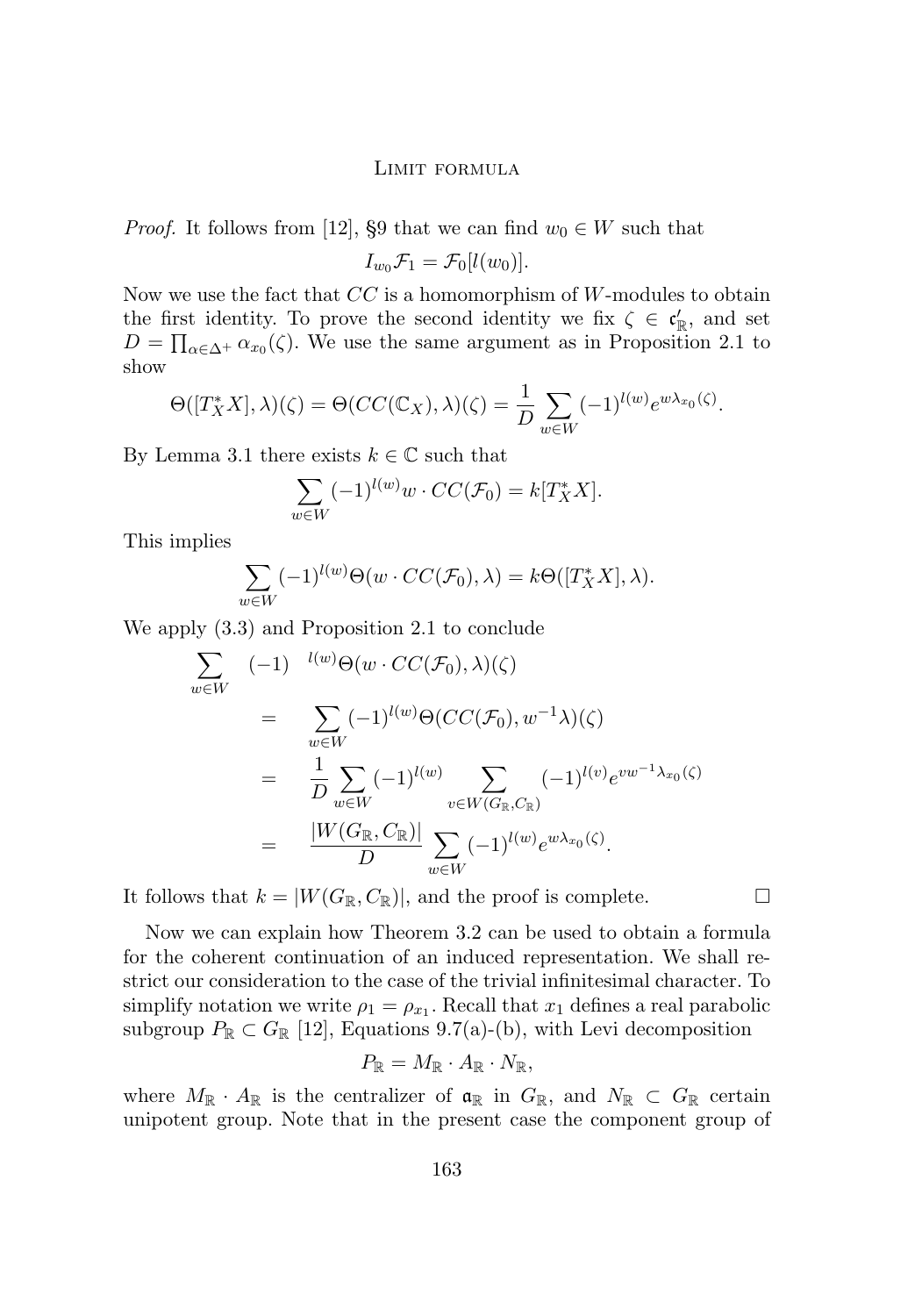$P_{\mathbb{R}}$ , denoted by F in loc.cit., is trivial. Denote by  $\mathfrak{m}$  the complexified Lie algebra of  $M_{\mathbb{R}}$ . Write  $\rho_{1,t}$  and  $\rho_{1,a}$  for the restriction of  $\rho_1$  to t and a respectively. Our choice of  $x_1$  implies  $\rho_{1,t} = \rho(\Delta^+(\mathfrak{m}))$ , where  $\Delta^+(\mathfrak{m}) =$  $\Delta_{x_1}^+ \cap \Delta(\mathfrak{m})$ . Let  $\pi_{\rho_{1,t}}$  be the discrete series representation of  $M_{\mathbb{R}}$  defined by the Harish-Chandra parameter  $\rho_{1,t}$ . Denote by  $I_{P_{\mathbb{P}}}^{G_{\mathbb{R}}}$  $P_{\mathbb{R}}^{\text{G}_{\mathbb{R}}}$  the normalized parabolic induction [\[12\]](#page-16-0), Equation 9.13. In particular, we have an induced representation  $I_{P_{\rm in}}^{G_{\mathbb{R}}}$  $\frac{G_{\mathbb{R}}}{P_{\mathbb{R}}}(\pi_{\rho_{1,\mathfrak{t}}}\otimes e^{\rho_{1,\mathfrak{a}}}),$  and we denote the lift of the corresponding character to  $\mathfrak{g}_{\mathbb{R}}$  via the exponential map by  $\Theta_{\mathfrak{g}_{\mathbb{R}}}(I_{P_{\mathbb{P}}}^{G_{\mathbb{R}}}$  $e_{P_{\mathbb{R}}}^{G_{\mathbb{R}}}(\pi_{\rho_{1,t}}\otimes e^{\rho_{1,a}})).$  Then by [\[12\]](#page-16-0), Proposition 9.17 we have

$$
\Theta_{\mathfrak{g}_{\mathbb{R}}}(I_{P_{\mathbb{R}}}^{G_{\mathbb{R}}}(\pi_{\rho_{1,t}}\otimes e^{\rho_{1,a}}))=(-1)^{q}\Theta(CC(\mathcal{F}_{1}),\rho_{1}),\quad q=\frac{1}{2}\dim_{\mathbb{C}}\mathfrak{m}/\mathfrak{m}\cap\mathfrak{k}.
$$

Recall that the coherent continuation representation of the Weyl group is defined on the space of invariant eigendistributions on  $\mathfrak{g}_{\mathbb{R}}$  with fixed infinitesimal character [\[8\]](#page-16-0), §3. In the present situation, for  $w \in W$ , we have

$$
w \cdot \Theta_{\mathfrak{g}_{\mathbb{R}}}(I_{P_{\mathbb{R}}}^{G_{\mathbb{R}}}(\pi_{\rho_{1,\mathfrak{t}}}\otimes e^{\rho_{1,\mathfrak{a}}})) = (-1)^q \Theta(CC(\mathcal{F}_1), w^{-1}\rho_1).
$$

Denote by  $\pi_{triv}$  the trivial representation of  $G_{\mathbb{R}}$ , and by  $\Theta_{\mathfrak{g}_{\mathbb{R}}}(\pi_{triv})$  the corresponding character on  $\mathfrak{g}_{\mathbb{R}}$ . The local expression for  $\Theta([\widetilde{T}_X^*X], \rho_1)$  (compare the proof of Proposition 2.1) implies that

$$
\Theta_{\mathfrak{g}_{\mathbb{R}}}(\pi_{triv}) = \Theta([T^*_XX], \rho_1).
$$

The next proposition, un unpublished result of Hecht and Schmid, summarizes the preceding discussion.

**Proposition 3.3.** The induced module  $I_{P_n}^{G_{\mathbb{R}}}$  $\frac{G_{\mathbb{R}}}{P_{\mathbb{R}}}(\pi_{\rho_{1,t}}\otimes e^{\rho_{1,a}})$  *associated to a*  $\emph{fundamental Cartan subgroup $C_{\mathbb R}$, and the trivial character of $C_{\mathbb R}$ satisfies}$ *the following identity*

$$
\sum_{w\in W} (-1)^{l(w)} w\cdot \Theta_{\mathfrak{g}_{\mathbb{R}}}(I_{P_{\mathbb{R}}}^{G_{\mathbb{R}}}(\pi_{\rho_{1,\mathfrak{t}}}\otimes e^{\rho_{1,\mathfrak{a}}}))=(-1)^{q}|W(G_{\mathbb{R}},C_{\mathbb{R}})|\Theta_{\mathfrak{g}_{\mathbb{R}}}(\pi_{triv}).
$$

## 4. **Limit formula**

Recall from the previous section, the choice was made of a fundamental Cartan subalgebra  $\mathfrak{c} = \mathfrak{t} + \mathfrak{a}, x_0 \in X, x_1 \in X$ , and  $\mathfrak{m} + \mathfrak{a}$  is the centralizer of  $\mathfrak a$  in  $\mathfrak g$ . Note that the root system  $\Delta(\mathfrak m, \mathfrak t)$  naturally identifies with  $\Delta_I(\mathfrak g, \mathfrak c)$ . The following theorem is proved in [\[12\]](#page-16-0), §7-9. We point out that we work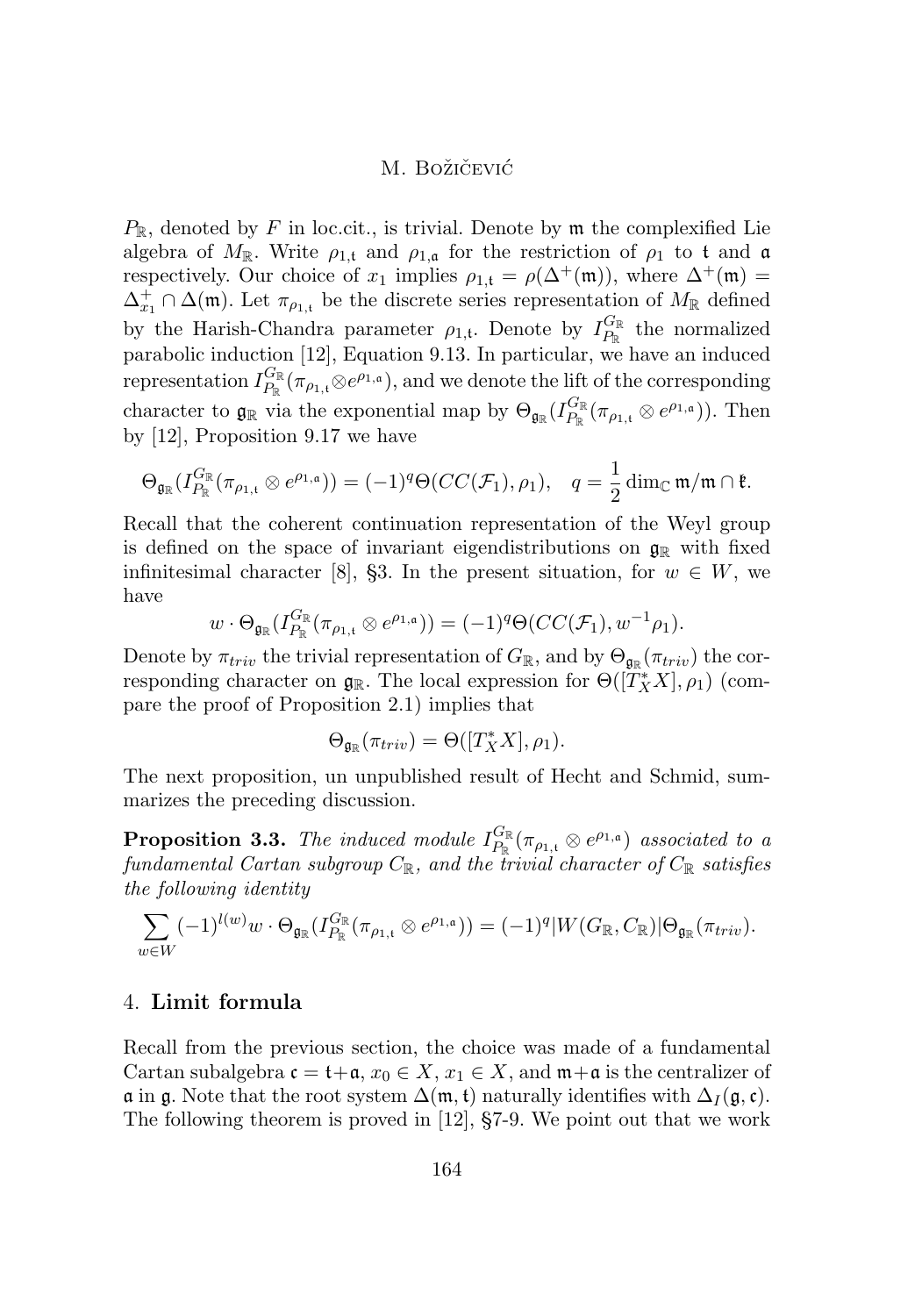<span id="page-13-0"></span>with dominant parameter, which results in a different sign in front of the orbital integral than in loc.cit.

**Theorem 4.1.** *Let*  $\lambda \in \mathfrak{h}'^*$  *be such that*  $\lambda_{x_1} \in i\mathfrak{c}_{\mathbb{R}}^*$  *and* 

$$
(\lambda_{x_1}, \alpha_{x_1}) > 0 \quad \text{if} \quad \alpha_{x_1} \in \Delta(\mathfrak{m}, \mathfrak{t}) \cap \Delta_{x_1}^+.
$$

Let  $\phi \in C_c^{\infty}(\mathfrak{g}_{\mathbb{R}})$ *. Then the following formula holds* 

$$
\frac{1}{(2\pi i)^n n!} \int_{CC(\mathcal{F}_1)} \mu_{\lambda}^*(\hat{\phi} \sigma_{\lambda}^n) = (-1)^q \int_{G_{\mathbb{R}} \cdot \lambda_{x_1}} \hat{\phi} \sigma_{\lambda}^n.
$$

Our goal is to study the asymptotic behaviour of the distribution  $\Theta(CC(\mathcal{F}_1), \lambda)$  when  $\lambda \in \mathfrak{h}'^*$  approaches zero. Some additional results are needed for this analysis. Denote by  $\Theta_{\mathcal{O}}$  the Fourier transform of the Liouville measure  $m_{\mathcal{O}}$ . In more details

$$
\Theta_{\mathcal{O}}(\phi) = \frac{1}{(2\pi i)^k k!} \int_{\mathcal{O}} \hat{\phi} \sigma_{\mathcal{O}}^k, \quad 2k = \dim_{\mathbb{R}} \mathcal{O}, \ \phi \in C_c^{\infty}(\mathfrak{g}_{\mathbb{R}}).
$$

Our computation will be based on the following simple formula:

$$
\Theta([T_X^*X], \lambda) = (\int_X \tau_\lambda^n) \Theta_{\{0\}} + o(\lambda^n). \tag{4.1}
$$

This formula is a special case of [\[8\]](#page-16-0), Theorem 4.1. We remark that it can be also established by a straightforward calculation. The term  $o(\lambda^n)$  can be described as follows. For any  $\phi \in C_c^{\infty}(\mathfrak{g}_{\mathbb{R}}), o(\lambda^n)(\phi)$  is a holomorphic function of  $\lambda$  and

$$
\lim_{t \to 0} \frac{o((t\lambda)^n)(\phi)}{t^n} = 0.
$$

Denote by  $\mathbb{C}[\mathfrak{h}]$  resp.  $\mathbb{C}[\mathfrak{h}^*]$  the algebra of polynomial functions on  $\mathfrak{h}$  resp.  $\mathfrak{h}^*$ . Write  $S(\mathfrak{h})$  resp.  $S(\mathfrak{h}^*)$  for the symmetric algebra of  $\mathfrak{h}$  resp.  $\mathfrak{h}^*$ . Recall that we have canonical isomorphisms

$$
\mathbb{C}[\mathfrak{h}] \cong S(\mathfrak{h}^*) \text{ and } \mathbb{C}[\mathfrak{h}^*] \cong S(\mathfrak{h}).
$$

On the other hand the map

$$
v \mapsto \partial(v), \quad \partial(v)f(\lambda) = \lim_{t \to 0} (f(\lambda + tv) - f(\lambda))/t, \quad \lambda, v \in \mathfrak{h}^*, \ f \in C^{\infty}(\mathfrak{h}^*)
$$

extends to an isomorphism of  $S(\mathfrak{h}^*)$  and the algebra  $D(\mathfrak{h}^*)$  of differential operators on h <sup>∗</sup> with constant coefficients. Thus we obtain an isomorphism of algebras

$$
\mathbb{C}[\mathfrak{h}] \cong D(\mathfrak{h}^*), \ \ p \mapsto \partial(p), \ p \in \mathbb{C}[\mathfrak{h}].
$$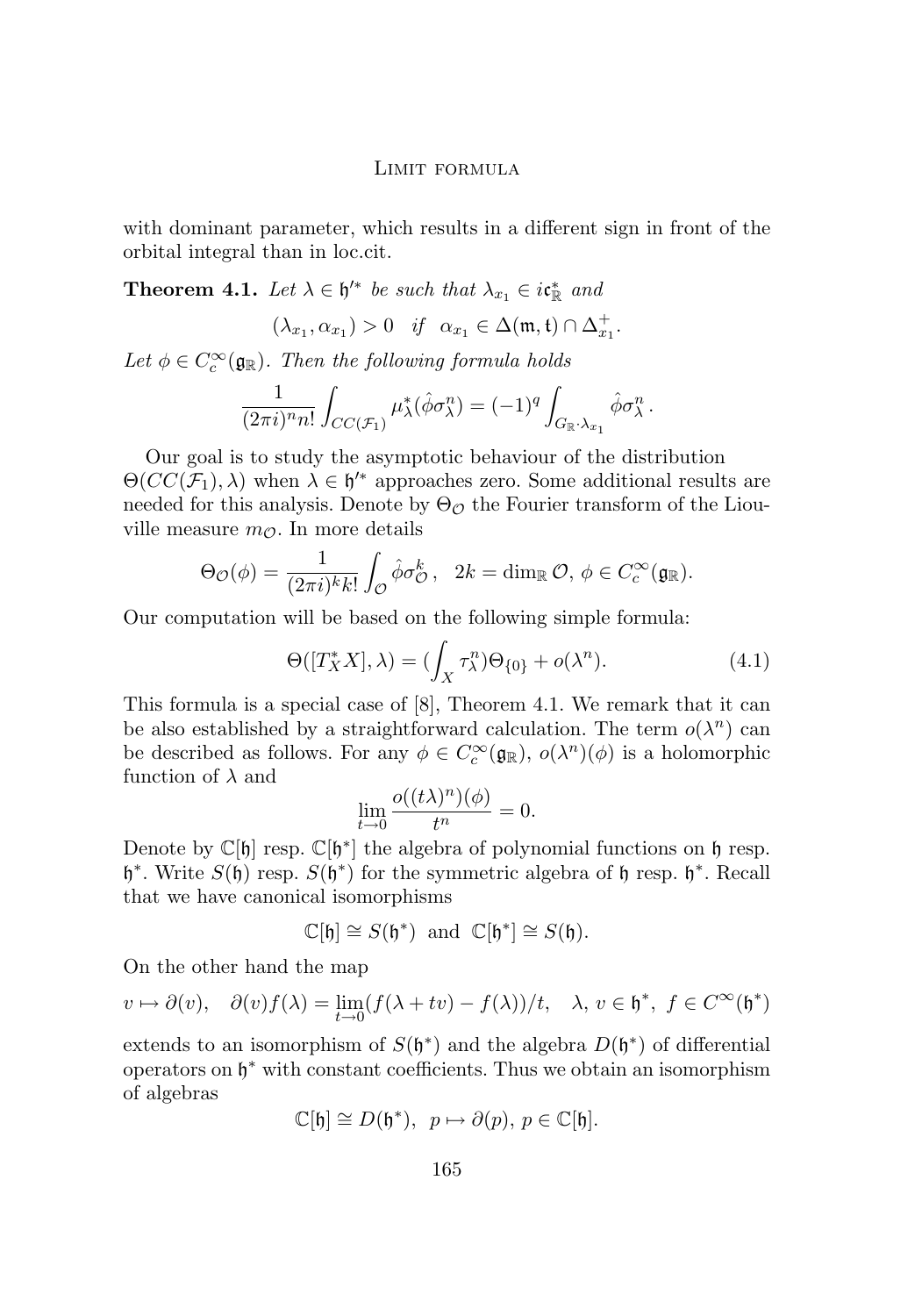Set  $\Theta(\Gamma, \lambda_{x_1}) = \Theta(\Gamma, \lambda)$ , and observe that the specialization  $\tau_{x_1}^*$  defines an isomorphism  $S(\mathfrak{h}^*) \simeq S(\mathfrak{c}^*)$ , to be denoted  $p \mapsto p_{x_1}$ . With this notation we have

$$
\partial(p_{x_1})\Theta(\Gamma,\lambda_{x_1})=\partial(p)\Theta(\Gamma,\lambda).
$$

The following lemma is stated in [\[8\]](#page-16-0), Lemma 5.2. A more detailed discussion of this result can be found in [\[3\]](#page-15-0).

**Lemma 4.2.** *Let*  $\Gamma \in H_{2n}(T^*_\mathbb{R} X, \mathbb{C}), \ \lambda \in \mathfrak{h}^*, \ p \in \mathbb{C}[\mathfrak{h}] \ and \ w \in W$ .

(1)  $\lim_{\lambda \to 0} \partial(p) \Theta(\Gamma, \lambda)$  *exists as a distribution on*  $\mathfrak{g}_{\mathbb{R}}$ .

(2) 
$$
\lim_{\lambda \to 0} \partial(w^{-1}p)\Theta(\Gamma, \lambda) = \lim_{\lambda \to 0} \partial(p)\Theta(w\Gamma, \lambda).
$$

Define polynomials  $\pi^+ \in \mathbb{C}[\mathfrak{h}]$  and  $\omega^+ \in \mathbb{C}[\mathfrak{h}^*]$  by the formulas:

$$
\pi^+ = \prod_{\alpha \in \Delta^+} \alpha, \quad \omega^+ = \prod_{\alpha \in \Delta^+} h_\alpha.
$$

The following lemma can be deduced from the Weyl character formula [\[13\]](#page-16-0), Section 4.14.

Lemma 4.3.  $\partial(\pi^+) \omega^+ = |W| \prod_{\alpha \in \Delta^+} (\rho, \alpha)$ *.* 

Important role in our computation will play the formula for the integral of  $\tau_{\lambda}^{n}$  over X. We refer to [\[14\]](#page-16-0), §4 for a proof of the next lemma.

# **Lemma 4.4.** *Let*  $\lambda \in \mathfrak{h}^*$ *. Then*

$$
\frac{1}{(2\pi i)^n n!} \int_X \tau_\lambda^n = \prod_{\alpha \in \Delta^+} \frac{(\lambda, \alpha)}{(\rho, \alpha)}.
$$

Now we can state and prove the main result of the paper.

**Theorem 4.5.** Suppose  $G_{\mathbb{R}}$  is a connected, linear, semisimple Lie group. Let  $\mathfrak{c}_\mathbb{R} \subset \mathfrak{g}_\mathbb{R}$  *be a fundamental Cartan subalgebra, and*  $\lambda_1 \in i\mathfrak{c}'_\mathbb{R}^*$ *. Let*  $m_{\lambda_1}$ *be the Liouville measure on*  $G_{\mathbb{R}} \cdot \lambda_1$  *defined in [\(2.2\)](#page-5-0). The following limit formula for the orbital measures holds*

$$
\lim_{\lambda_1 \to 0(i\mathfrak{c}_\mathbb{R}^{N})} \partial (\pi^+) m_\lambda = (-1)^q |W(G_\mathbb{R}, C_\mathbb{R})| m_{\{0\}}.
$$

*Proof.* We choose a positive system  $\Delta'^+ \subset \Delta(\mathfrak{g}, \mathfrak{c})$  such that

$$
\operatorname{Re}(\lambda_1, \beta) \ge 0 \quad \text{if} \quad \beta \in \Delta'^+.
$$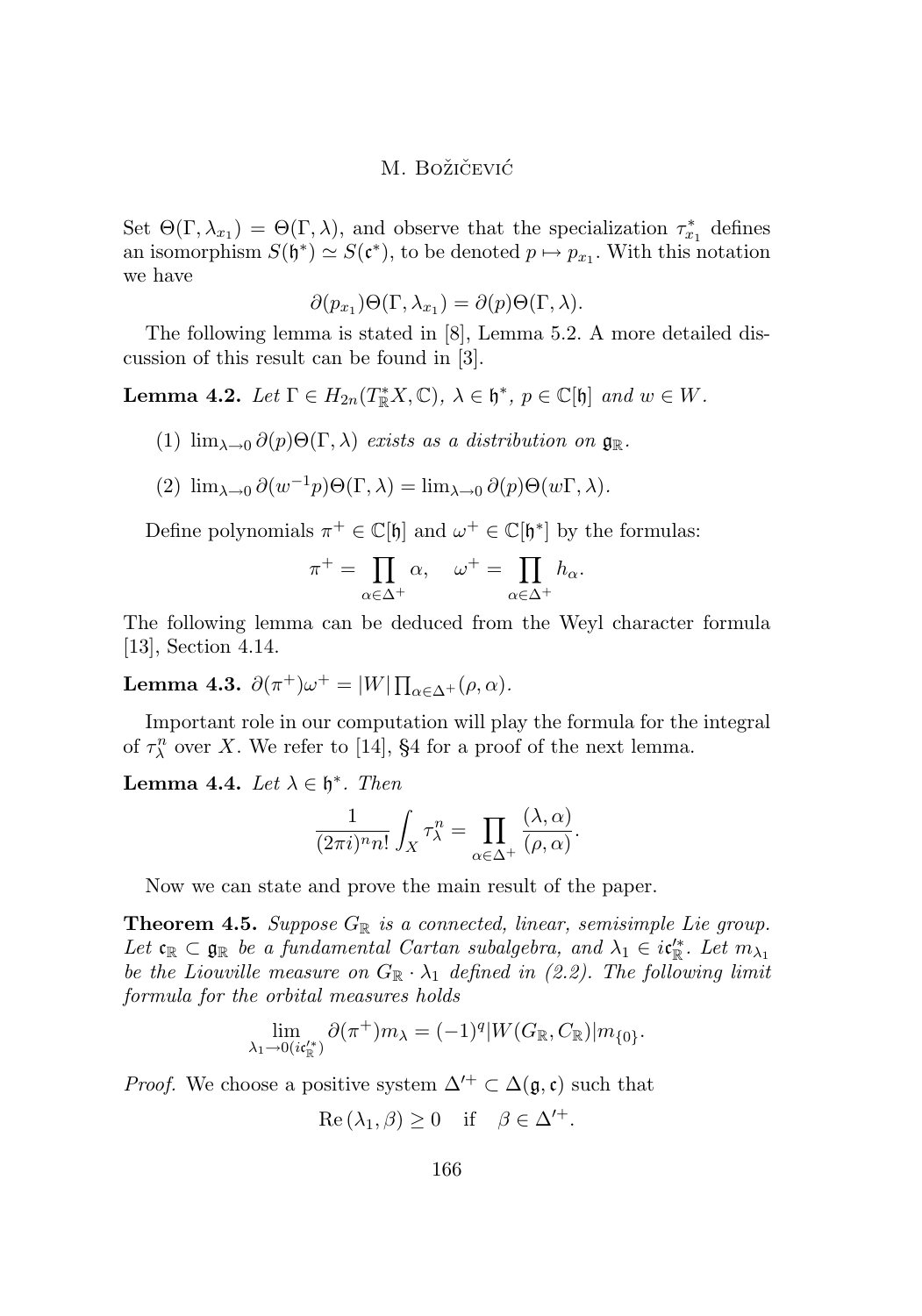<span id="page-15-0"></span>By [\[10\]](#page-16-0), Equation 6.16, we can find  $\Delta_1^+ \subset \Delta(\mathfrak{g}, \mathfrak{c})$  satisfying the following conditions:

 $-\theta(\Delta_1^+ \setminus \Delta(\mathfrak{m},\mathfrak{t})) = \Delta_1^+ \setminus \Delta(\mathfrak{m},\mathfrak{t}), \text{ and } \Delta_1^+ \cap \Delta(\mathfrak{m},\mathfrak{t}) = \Delta'^+ \cap \Delta(\mathfrak{m},\mathfrak{t}).$ Let  $x_1 \in X$  be the point determined by the pair  $(\mathfrak{c}, -\Delta_1^+)$ . Recall that  $\mathcal{F}_1$ is the standard sheaf associated to the orbit  $S_1 = G_{\mathbb{R}} \cdot x_1$ . Set  $\lambda = \tau_{x_1}^{* - 1} \lambda_1$ , and define

$$
C = \left\{ \xi \in i\mathfrak{c}'^*_{\mathbb{R}} : (\xi, \alpha_{x_1}) > 0, \ \alpha_{x_1} \in \Delta_1^+ \cap \Delta(\mathfrak{m}, \mathfrak{t}) \right\}.
$$

Now we apply  $\lim_{\lambda\to 0} \partial(\pi^+) \Theta(\cdot,\lambda)$  to the identity from Theorem 3.2, and use Lemma 4.2,  $(3.3)$ , and  $(4.1)$  to obtain

$$
|W| \lim_{\lambda \to 0} \partial(\pi^+) \Theta(CC(\mathcal{F}_1), \lambda) = |W(G_{\mathbb{R}}, C_{\mathbb{R}})| \partial(\pi^+) (\int_X \tau_\lambda^n) \Theta_{\{0\}}.
$$

Next we specialize  $\lambda_{x_1} \in C$ , and use Theorem 4.1, Lemma 4.3, Lemma 4.4. to conclude

$$
\lim_{\lambda_1 \to 0(C)} \frac{1}{(2\pi i)^n n!} \partial(\pi_{x_1}^+) \int_{G_{\mathbb{R}} \cdot \lambda_1} \hat{\phi} \sigma_\lambda^n = (-1)^q |W(G_{\mathbb{R}}, C_{\mathbb{R}})| \Theta_{\{0\}}(\phi),
$$

where  $\phi \in C^{\infty}(\mathfrak{g}_{\mathbb{R}})$ . The formula from the theorem follows now by taking the inverse Fourier transform.

### **References**

- [1] D. Barbasch and D. Vogan, *Weyl group representations and nilpotent orbits*, Representations of Reductive Groups, Progr. Math. 40 (P. Trombi, ed.), Birkhäuser, Boston, 1982, pp. 21–32.
- [2] J. Bernstein and V. Lunts, *Equivariant sheaves and functors, Lecture Notes in Mathematics 1578*, Springer-Verlag, Berlin, 1994.
- [3] M. Božičević, *Limit formulas for groups with one conjugacy class of Cartan subgroups*, Ann. Inst. Fourier **58** (2008), 1213–1232.
- [4] Harish-Chandra, *Fourier transform on a semisimple Lie algebra II*, Amer. J. Math. **79** (1957), 733–760.
- [5] M. Kashiwara and P. Schapira, *Sheaves on Manifolds, Grundlehren Math. Wiss. 292*, Springer-Verlag, Berlin, 1990.
- [6] M. Libine, *A localization argument for characters of reductive Lie groups*, J. Funct. Anal. **203** (2003), 197–236.